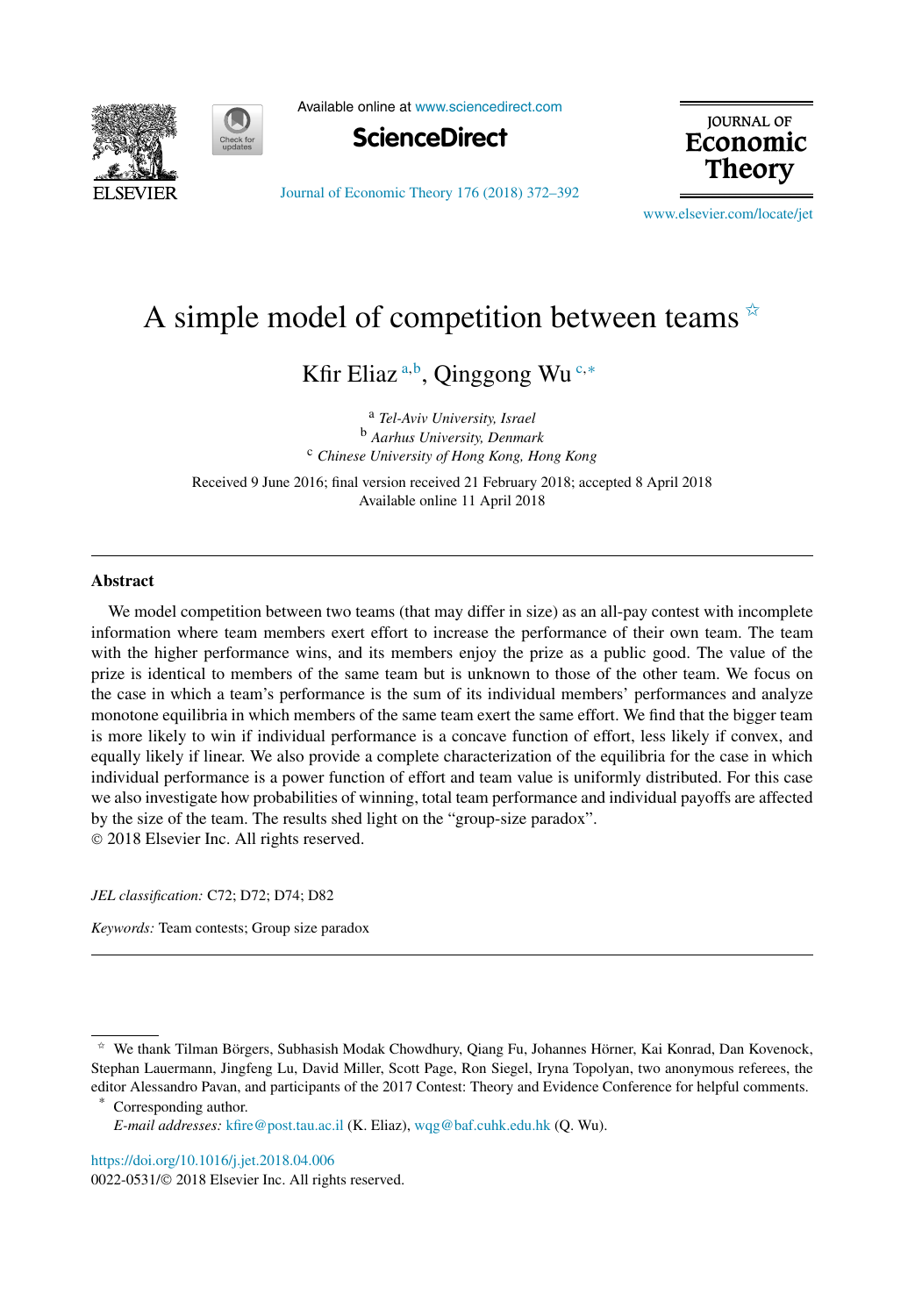# **1. Introduction**

Many economic, political and social activities are performed by groups or organizations rather than individuals. When firms compete, the strategic interaction is essentially between *collectives* of individuals. Electoral competition between candidates involves strategic interaction between *teams* consisting of the candidates themselves, their consultants and the activists that support them. Similarly, R&D races are carried out between *labs* of scientists. Lobbying efforts are carried out by interest *groups* who need to coordinate the actions of their members in response to the actions of other interest groups. Likewise, ethnic conflicts involve different *peoples* who are united by a common background, such as religion or ethnic origin.

Despite the ubiquity of strategic interactions between groups, the majority of economic analyses treat players in game theoretic models as individual entities. While this may be a convenient simplification, it ignores the interplay between *intra*-group strategizing (i.e. how each member of a group reasons about the actions of other members of the *same* group) and *inter*-group strategizing (how each member of a group reasons about the actions of the members of the *opposing* groups), which may have important implications for the outcome of the interaction. Furthermore, explicitly modeling each participating unit as a collective of decision makers may produce insights on how group attributes (such as, for instance, size) can affect outcomes.

We therefore propose and analyze a model of competition between groups. We focus on the case of two competing groups, or teams, of possibly different sizes. We model the interaction between them as a generalized all-pay auction with incomplete information. The members of each team individually exert effort to increase the performance of their team via an aggregator called *team performance function*, and the team with higher performance wins. Each player individually bears the cost of his own effort regardless of whether his team wins.

Since we assume that individuals act non-cooperatively — each maximizing his personal payoff — a natural question that arises is what makes a collection of individuals into a "team"? We propose to view a team as a cohesive set of individuals who share the same values, which are commonly known to them. We therefore assume that when a team wins, its members enjoy the prize as a *public* good. This assumption is motivated by many of the prevalent examples of team competition. When, for example, a gun-control group, LGBT rights movement or an environmental group lobbies for a change in legislation, their success is shared by all the members as a group. Similarly, when a sports teams wins a championship, it is often the case that its members each assign equal importance to winning. Indeed, many models in the group contests literature assume that the value of winning is a public good.<sup>1</sup>

Clearly, different teams may assign different values to winning. A loss for one group may mean that it ceases to exist, while for another group it may only be a minor setback. For example, a lab or small start-up may have to close down if it does not win an R&D contest, whereas a large corporation will still have other projects. Similarly, defeat in a political competition may mean retirement for the team of one candidate, whereas the team of another candidate will try again in the future. The consequences of introducing new environmental regulation will be different for an industry group that lobbied against it than for an environmental group that lobbied for it. It is often the case that each competing team faces some uncertainty about the other team's value of winning. A team may have some beliefs, or some noisy information about their rival's value of winning, but it is unlikely they will know it with certainty. We therefore assume that each team

<sup>&</sup>lt;sup>1</sup> Some of the most notable papers include Katz et al. [\(1990\)](#page-20-0); Baik [\(1993,](#page-19-0) [2008\)](#page-19-0); Baik et al. [\(2001\)](#page-19-0); Barbieri et al. [\(2014\)](#page-19-0); Chowdhury et al. [\(2013\)](#page-19-0); and Kolmar and Rommeswinkel [\(2013\)](#page-20-0).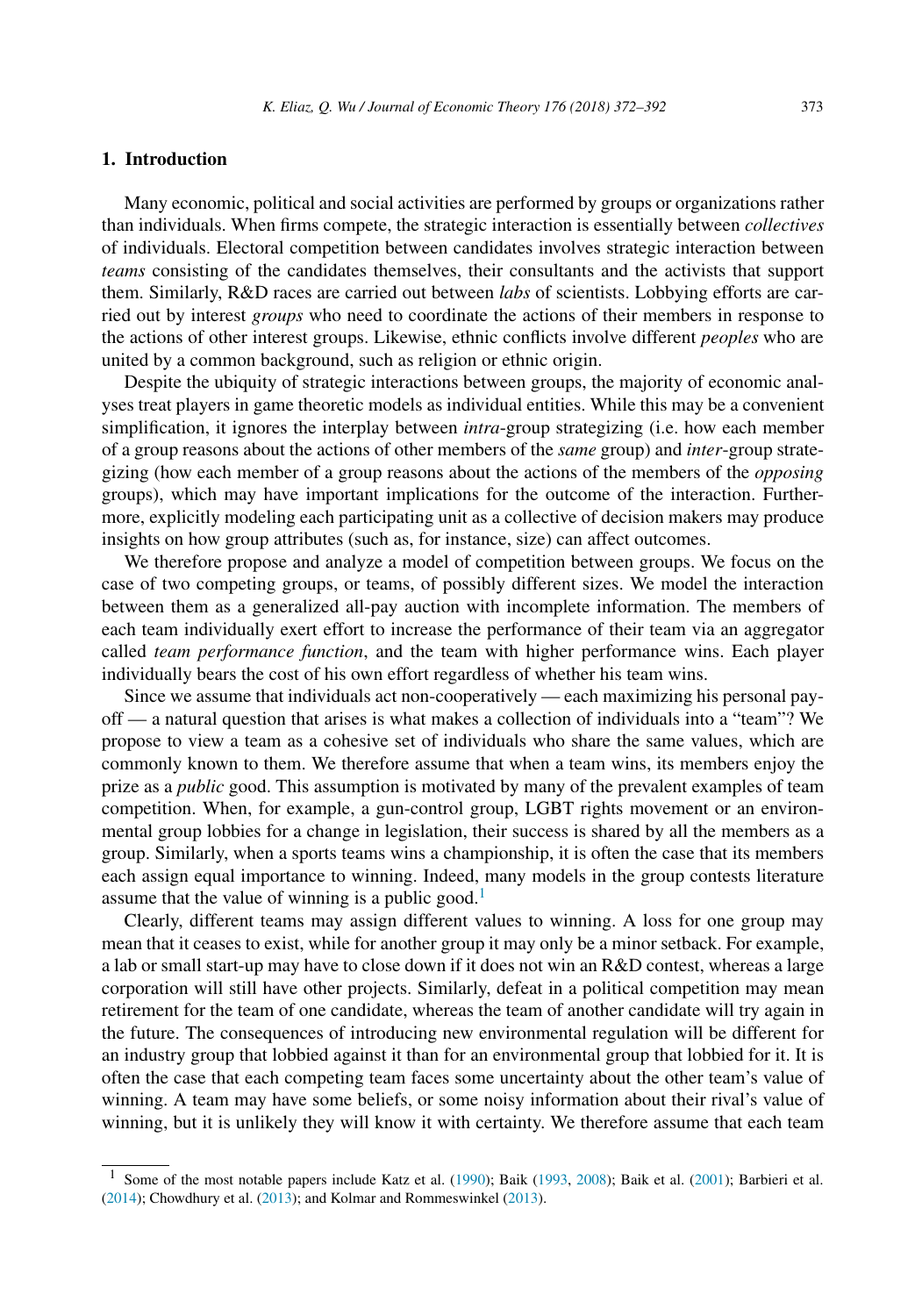privately draws its value of winning from some distribution. For tractability, we assume that the draws are made independently from the same distribution.

Each member of a team must decide how much effort to exert. Since effort is costly, each team member faces a trade-off between the cost of his own effort and the effect it will have on the likelihood of winning. Thus, an important feature of a contest is how the individual efforts of a team's members aggregate into the total performance of the team. In many situations, a team member's effort spills over, thus making his teammates more productive. For example, in combat, a breakthrough of the enemy frontline by one squad makes the breakthrough by other squads more likely. In these situations there are complementarities between team members' efforts. In other situations, complementarities may not come into play. For example, in campaign fund-raising, the amount raised in one district does not significantly influence the amount raised in another. Likewise, the success of one product line may not have an effect on a company's other product lines. In some lobbying activities, each lobbyist on a team targets different politicians, each working independently.

In this paper, we focus on the case in which there are no complementarities between the performances of the team members. In particular, we assume that team performance is additively separable in individual performances. In addition to its tractability, the model is also the typical case analyzed by the majority of group contest models (which we discuss in more detail below).<sup>2</sup> On the other hand, we recognize the importance of complementarities and provide a more general analysis in the Appendix, which allows for within-team complementarities.

We analyze the pure strategy monotone Bayesian Nash equilibria in which members of the same team exert the same effort. We are mainly interested in understanding the effect of team size on the equilibrium probability of winning and on the players' equilibrium payoffs. This relates to the well-known "group-size paradox", which argues that free-riding puts a bigger group at a disadvantage (see Olson [\(1965\)](#page-20-0)). We show that this phenomenon depends on how individual effort translates into individual performance. In particular, the bigger team is more likely to win if the individual performance function is concave, less likely if it is convex and equally likely if it is linear. The underlying intuition is that the curvature of the individual performance function determines whether *in equilibrium* additional members effectively augment or reduce the marginal productivity of existing members. A concave individual performance function is characteristic of physical tasks that typically exhibit decreasing marginal return on effort, whereas a convex individual performance function captures "cognitive" tasks such as research or innovation where marginal return on effort may be increasing. We also show that if the individual performance function is concave or linear, then the expected payoff to a member of the bigger team is higher than that to a member of the smaller team.

The non-linearity of the individual performance function makes it difficult to obtain a closedform expression for the players' strategies in our model (by analogy, in standard "winners-pay" auctions with risk-averse bidders there is *no* explicit characterization of the equilibrium bid in first or second-price auctions for *general* preferences). Fortunately, for the class of individual performance functions given by  $e^{\alpha}$ , where *e* is an individual's effort and  $\alpha > 0$ , we are able to provide a closed-form solution when each team draws its value from a uniform distribution (by analogy, in winners-pay auctions with risk aversion there is a closed-form solution for the case of absolute risk aversion).

<sup>&</sup>lt;sup>2</sup> Some of the most notable papers include Katz et al. [\(1990\)](#page-20-0), Katz and Tokatlidu [\(1996\)](#page-20-0), Esteban and Ray [\(2001\)](#page-19-0), Baik et al. [\(2001\)](#page-19-0) and Nitzan and Ueda [\(2011\)](#page-20-0).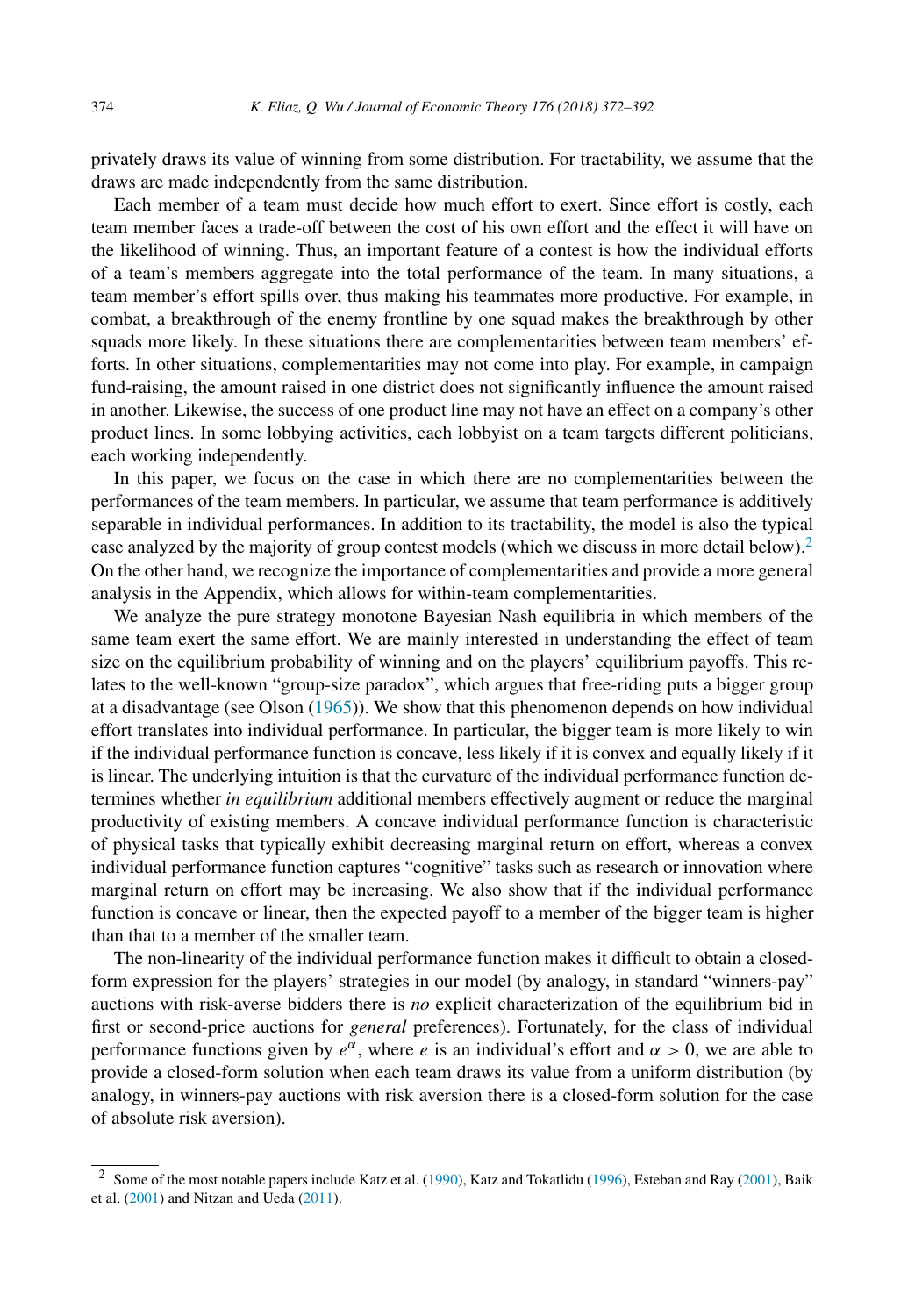This setup allows us to present a number of novel insights. First, we provide a simple closedform expression for each team's equilibrium probability of winning. This expression clearly shows that the probability of winning changes with team size and  $\alpha$ , i.e., the parameter of the curvature of the individual performance function. Second, we provide a simple closed-form expression for each team's equilibrium performance, which allows us to characterize how team performance changes with team sizes and *α*. Third, we identify a threshold *α*ˆ, which depends on team sizes, such that the equilibrium expected payoff to a member of the bigger team is higher than that to a member of the smaller team if and only if the curvature parameter  $\alpha$  is below that threshold. In addition, we show how the equilibrium payoffs change with team sizes and  $\alpha$ . These observations allow us to specify whether a new individual will join the bigger or the smaller team and when each team finds it profitable to recruit a new member. To the best of our knowledge,

The remainder of the paper is organized as follows: Section 2 discusses the related literature. In Section [3,](#page-5-0) we present the model and in Section [4](#page-6-0) the main results. Section [5](#page-12-0) analyzes the case in which individual performance takes the form of a power function. Section [6](#page-16-0) concludes. In the Appendix, we discuss a couple of supplementary results.

## **2. Related literature**

The paper is closely related to the literature on contest theory. Most papers in this literature can be classified according to the following binary categorizations:

- 1. Who is competing: individuals or teams?
- 2. How is the winner chosen: stochastically or deterministically?
- 3. Information structure: complete or incomplete?

this is the first paper to establish these comparative statics.

The literature can thus be organized into a  $2 \times 2 \times 2$  design:

| Individuals   | Complete Incomplete | <b>TEAMS</b>      | Complete Incomplete |
|---------------|---------------------|-------------------|---------------------|
| Stochastic    |                     | <b>Stochastic</b> |                     |
| Deterministic |                     | Deterministic     |                     |

There is already a vast literature that fills in the cells in the left half of the table. Some of the prominent papers in the complete information column include Hillman and Riley [\(1989\)](#page-20-0), Baye et al. [\(1996\)](#page-19-0) and Siegel [\(2009\)](#page-20-0) for the "deterministic" case and Siegel [\(2009\)](#page-20-0) and Cornes and Hartley [\(2005\)](#page-19-0) for the "stochastic" case . The incomplete information column includes Amann and Leininger [\(1996\)](#page-19-0), Lizzeri and Persico [\(2000\)](#page-20-0), Kirkegaard [\(2013\)](#page-20-0) and Siegel [\(2014\)](#page-20-0) for the "deterministic" case and Ryvkin [\(2010\)](#page-20-0), Ewerhart and Quartieri [\(2013\)](#page-20-0) and Ewerhart [\(2014\)](#page-20-0) for the "stochastic" case.

There is also an extensive literature on team contests with complete information. This literature includes Skaperdas [\(1998\)](#page-20-0), Nitzan [\(1991\)](#page-20-0), Esteban and Ray [\(2001,](#page-19-0) [2008\)](#page-19-0), Nitzan and Ueda [\(2009,](#page-20-0) [2011\)](#page-20-0), Münster [\(2007,](#page-20-0) [2009\)](#page-20-0), Konrad and Leininger [\(2007\)](#page-20-0), and Konrad and Kovenock [\(2009\)](#page-20-0), among many others. In particular, our assumption that the value of winning is a public good among team members follows Baik et al. [\(2001\)](#page-19-0), Topolyan [\(2013\)](#page-20-0), Chowdhury and Topolyan [\(2015\)](#page-19-0) and Chowdhury et al. [\(2016\)](#page-19-0). They assume that team performance is either the minimum or the maximum of the individual performances, whereas we focus on additively separable (possibly non-linear) functions that aggregate individual efforts into a total team performance.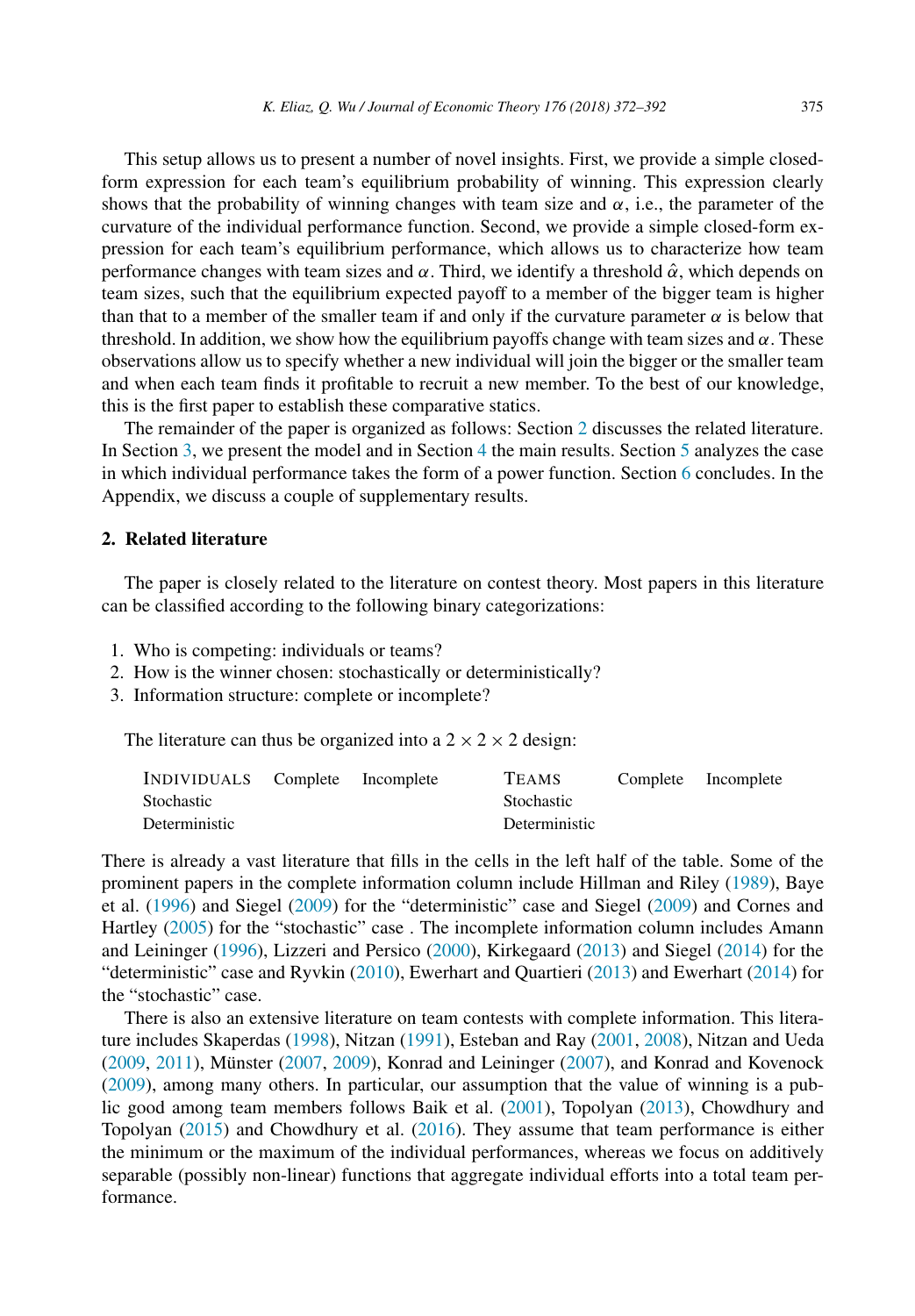The current model falls into the incomplete information column, which has only been filled in recently by Fu et al. [\(2015\)](#page-20-0) and Barbieri and Malueg [\(2016\)](#page-19-0). The former analyzes a general model that accommodates each of the cells on the right-hand side of the table. However, their model differs from ours in that they study a multi-battle contest: Players from two equally sized teams form pairwise matches to compete in distinct two-player all-pay auctions, and a team wins if and only if its players win a majority of the auctions. In contrast, we analyze a contest between teams of different sizes in which the members of both teams participate simultaneously in one big all-pay auction.

The paper by Barbieri and Malueg  $(2016)$  is more closely related to our model since it also analyzes a static incomplete information all-pay auction between teams that may differ in size. However, they assume that the reward for winning has an independent private value for each team member and that the team's performance is equal to the maximal performance among its members. Under this specification they show that in the case of two teams with different distributions of private values, a team's probability of winning increases (decreases) with size if its distribution is inelastic (elastic). We assume that all members of a team have the same commonly known value of winning, but that it is unknown to the opposing team. We link the size advantage/disadvantage to the *shape* of the individual performance function. In addition, we also analyze the effect of group size on individual welfare and show that it also depends on the shape of the individual performance function.

The effect of group size on the probability of winning has been the subject of a number of important works in the literature. The seminal game-theoretic paper on this topic is Esteban and Ray [\(2001\)](#page-19-0) (ER henceforth). They analyze a complete information "Tullock" contest between two teams (i.e., a stochastic contest in which the probability of winning is proportional to the team's performance). Team performance is linear in individual effort, though not necessarily an individual's cost of effort. ER also assumes that the prize can have a private-good component.

The two main results of ER in the pure public good case are related to the results obtained here. First, they show that if the cost function is convex, then *(*1*)* the bigger team is more likely to win, and *(*2*)* if only one of the teams increases in size, then that team's probability of winning increases. Second, they show that a player's equilibrium payoff increases with his team's size. The key feature of ER's results is that a *convex cost function* favors the bigger team.

In our model, the cost function is linear but the individual performance function is not.<sup>3</sup> We find that a *concave individual performance function* favors the bigger team. It is not difficult to see that a convex cost function in ER implies essentially the same preference as a concave individual performance function in our model. $4$  Hence, ER's results agree with our finding.

Despite the resemblance between some of the results, the model presented here differs substantially from ER. In terms of modeling, we study an all-pay auction (vs. a Tullock contest in ER) between two teams with incomplete information (vs. complete information in ER) of the opposing team's value of winning. Thus, the two frameworks are fundamentally different and in fact belong to two relatively independent branches in the contest literature. The ER framework fits situations in which each team knows *exactly* the winning value of its rival, and there is exogenous noise in the contest outcome such that the side putting in the most effort may not necessarily win (furthermore, the likelihood of winning takes a very particular form, which is

<sup>3</sup> In our model, it is more natural to impose the non-linearity on the production function rather than the cost function since we obtain unambiguous results for the concave case and a concave *production* function is more readily interpretable than a concave *cost* function.

<sup>4</sup> We thank one of the referees for pointing this out.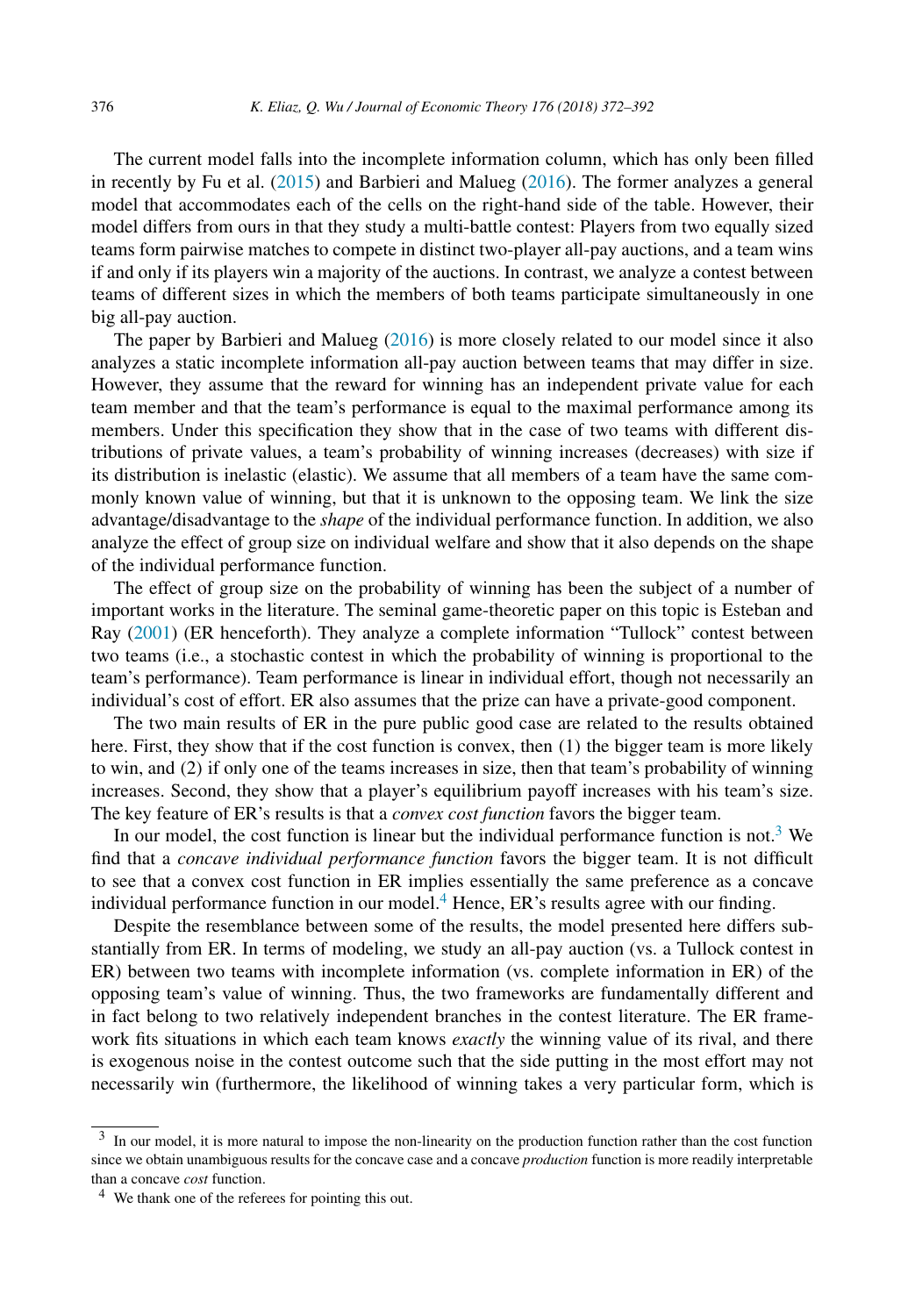<span id="page-5-0"></span>crucial to the analysis). However, many of the examples mentioned in the Introduction typically have the feature that each competitor is uncertain about the value his rival attaches to winning. In addition, it is often the case that the competitor with the highest output wins (as in the case of an R&D competition, or in an election or lobbying competition in which the total number of votes count). For these environments, our model appears to offer a better fit.

The model presented here also offers a broader scope of results than ER. First, we show that in the case of an additive separable team performance function, if the individual performance function is convex (which corresponds to a concave cost function in ER), then the smaller team has an advantage. This is in contrast to ER, in which the effect of group size is indeterminate when the cost function is concave. Second, for the class of individual power performance functions, we present new comparative static results with respect to the curvature of the individual performance function and the sizes of the teams. Furthermore, we analyze the question (not examined by ER) of which team a new member would want to join and which team would want to recruit him.<sup>5</sup>

Following ER, a number of subsequent papers also investigated the effect of group size on the likelihood of winning. Nitzan and Ueda [\(2009,](#page-20-0) [2011\)](#page-20-0) explore the effect of adding another stage to the ER model. Nitzan and Ueda [\(2009\)](#page-20-0) add a second stage in which every member of the winning group decides (simultaneously) how much to use of the public good prize where the level chosen by one member has an externality on other members. Thus, when choosing their effort levels, team members take into account the implications in the second stage. The authors show that if the infimum (w.r.t. a player's choice of usage) of the elasticity of a player's benefit from the prize w.r.t. team size is higher (lower) than the supremum of the elasticity of the marginal cost of effort, then the smaller (bigger) team is more likely to win. In contrast, Nitzan and Ueda [\(2011\)](#page-20-0) add a preliminary stage before the levels of efforts are chosen, in which the prize-sharing rule is determined by a benevolent and forward-looking team leader. They show that this endogenous determination of group-sharing rules *completely eliminates* the group-size paradox, in which a bigger group always has a higher winning probability than a smaller group. A different source for the group-size paradox is explored by Barbieri et al.  $(2014)$  who show that when two teams compete in an all-pay auction with *complete* information the bigger team is *less* likely to win when team output is determined by the *highest individual effort*. Thus, the source of group size effect in these models is very different than in the current model. Furthermore, they only discuss the effect of group size on the likelihood of winning, as opposed to the model presented here which also analyzes the effect on payoffs.

#### **3. The model**

Two teams, *B* (for "big") and *S* (for "small"), compete for a prize. Team *B* has  $n<sub>B</sub>$  players and team *S* has  $n_S$  players, where  $n_B > n_S$ . We denote by *X* a generic team and by *Y* the opposing team. Within team *X* members are indexed by  $1, 2, \ldots, n_X$ . Competition takes the following form. All players simultaneously choose some action from  $\mathbb{R}_+$ . Player *i*'s chosen action  $e_i$  is interpreted as the amount of effort that player *i* exerts.

Team *X*'s overall performance in the competition is given by the *team performance function:*

$$
H_{n_X}(e_1, ..., e_{n_X}) = \sum_{i=1}^{n_X} h(e_i)
$$

<sup>5</sup> There is also a fundamental difference in the mathematics of the two results, which we illustrate in the online appendix.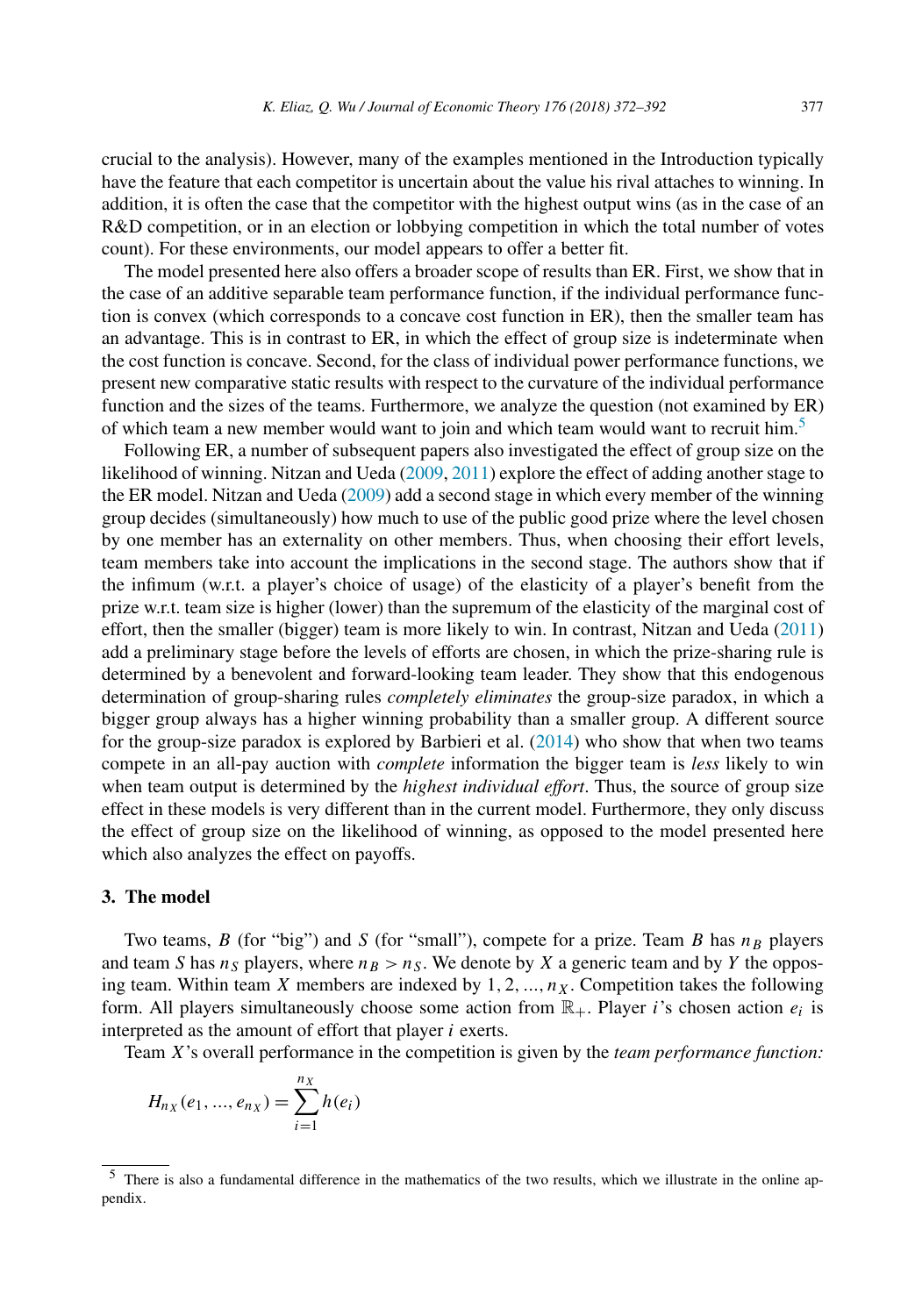<span id="page-6-0"></span>where *h* is the *individual performance function*, which is strictly increasing, twice differentiable and satisfies  $h(0) = 0$ . As mentioned in the Introduction, additively separable team performance functions are commonly used in the contest literature and capture environments where there are no complementarities between players on a team.<sup>6</sup> Note that the team performance function only depends on a team's size but none of its other attributes since we are mainly interested in the effect of team size on the competition's outcome.

The team with the higher performance wins the prize. A tie is broken by the toss of a fair coin. Every member of team *X* receives a payoff of  $v_x \in [0, 1]$  if the team wins.  $v_x$  is known to members of team *X* before the competition starts, but is unknown to members of the other team. It is common knowledge that  $v_B$  and  $v_S$  are both drawn from the same distribution  $F$ , where *F* admits a strictly positive and continuous density function *f* . Regardless of which team wins the prize, each player pays a cost equal to the amount of effort he exerts. Thus, the net payoff to player *i* on team *X* who exerted effort  $e_i$  is  $\mathbf{1}_Xv_X - e_i$ , where  $\mathbf{1}_X$  is equal to 1 if team *X* wins and 0 otherwise.

## **4. Analysis**

This section analyzes the equilibria of the game and explores the effect of team sizes on the equilibrium outcome. We focus on pure strategy Bayesian Nash equilibria<sup>7</sup> (PBNE) that satisfy the following properties:

- 1. Monotonicity: Each player's effort is weakly increasing in his valuation of the prize.
- 2. In-team symmetry: Players on the same team use the same strategy.

Both conditions provide tractability. Moreover, under in-team symmetry the size effect can be cleanly differentiated from other factors that affect a team's performance since within the same team players are strategically homogeneous.<sup>8</sup>

An in-team symmetric monotone PBNE can be represented as  $(e_B, e_S)$  where  $e_X$  is the effort function of all members of team *X*. We further denote the equilibrium performance of team *X* given valuation *v* as  $P_X(v) \equiv \sum_{i=1}^{n_X} h(e_X(v)) = n_X h(e_X(v))$ . Clearly  $P_X$  is also weakly increasing in  $v$ . In addition, denote the inverse of the equilibrium team performance as  $P_X^{-1}(x) \equiv \sup_v P_X(v) \le x$ . Finally, let  $G_X$  denote the ex ante equilibrium distribution of  $P_X$ .

The following are properties of in-team symmetric monotone PBNE, which will prove useful later on.

## **Lemma 1.** *In any in-team symmetric monotone PBNE:*

*1.*  $P_B(1) = P_S(1) \equiv \overline{P}$ .

<sup>6</sup> Apart from their popularity in the literature, we focus on additively separable functions also for their expositional clarity. In the Appendix, we provide an analysis of a more general family of team performance functions which can accommodate complementarities. Some results in the main text can be reformulated as implications of that more general analysis.

 $<sup>7</sup>$  One of the reasons we chose to study the incomplete information model, rather than its complete information coun-</sup> terpart, is that pure strategy equilibria typically do not exist under complete information. On the other hand, since we impose no additional assumptions on the valuation distribution *F*, all the results hold for a model with "almost complete" information in which *F* is arbitrarily close to a degenerate distribution.

<sup>8</sup> We note that in-team *asymmetric* equilibria may exist. On the other hand, as we shall see, under certain conditions on *h*, all nontrivial monotone PBNE are in-team symmetric.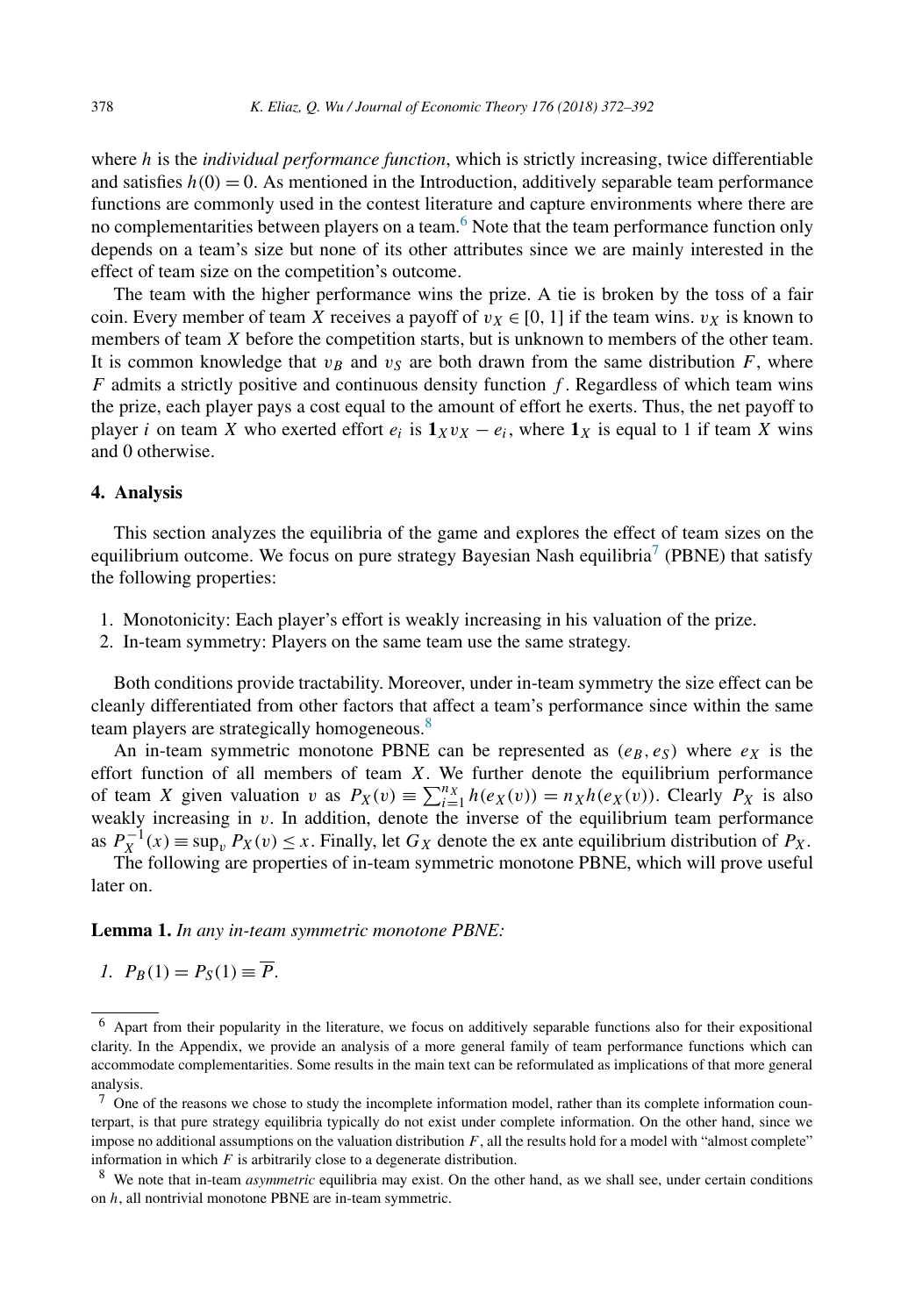- 2.  $G_X$  *is continuous and strictly increasing over*  $[0, \overline{P}]$ *.*
- *3.* min ${G_B(0), G_S(0)} = 0$ .
- *4. P<sub>X</sub> is everywhere differentiable on*  $(P_X^{-1}(0), 1)$  *and*  $P_X^{-1}$  *is everywhere differentiable on*  $(0, \overline{P})$ .

**Proof.** Parts 1–3 are implied by the monotonicity assumption and the extension of Lemmas 1, 2, 4 and 5 in Amann and Leininger [\(1996\)](#page-19-0) to our setting.<sup>9</sup>

To show differentiability,<sup>10</sup> choose any *v* where  $P = P_X(v) \in (0, \overline{P})$ . Given valuation *v*, it is optimal for a player on team *X* to exert  $e_X(v)$  instead of an effort that decreases team performance by any  $\delta > 0$ . Thus we have:

$$
v \int_{0}^{P_Y^{-1}(P)} f(w) dw - e_X(v) \ge v \int_{0}^{P_Y^{-1}(P-\delta)} f(w) dw - e_X(v) + k(\delta, e_X(v))
$$

where  $k(\delta, e)$  is implicitly defined by the equation  $h(e) - h(e - k(\delta, e)) = \delta$ . It is straightforward to verify that  $\lim_{\delta \searrow 0} \frac{\delta}{k(\delta, e)} = \frac{1}{(h^{-1})'(h(e))}$ , which is finite and positive for  $e > 0$ . It follows after rearranging the inequality that  $1 \leq \frac{v}{k(\delta, e_X(v))} \int_{P_v^{-1}(P)}^{P_Y^{-1}(P)} f_{P_v^{-1}(P)}$  $\frac{P_{Y}^{T}(P)}{P_{Y}^{-1}(P-\delta)} f(w)dw$ , which in turn implies:

$$
1 \le \frac{v f(v)}{(h^{-1})'(h(e_X(v)))} \limsup_{\delta \searrow 0} \left[ \frac{P_Y^{-1}(P) - P_Y^{-1}(P - \delta)}{\delta} \right].
$$
 (4.1)

For any small  $\delta > 0$  let  $v(\delta) > 0$  be a valuation such that  $P_X(v(\delta)) = P - \delta$ . Clearly,  $\lim_{\delta \to 0} v(\delta) = v$ . Given the valuation  $v(\delta)$ , it is optimal for a player on team *X* to exert  $e_X(v(\delta))$ rather than an effort that increases team performance by *δ*. Thus we have

$$
v(\delta) \int\limits_{0}^{P_Y^{-1}(P-\delta)} f(w)dw - e_X(v(\delta)) \ge v(\delta) \int\limits_{0}^{P_Y^{-1}(P)} f(w)dw - e_X(v(\delta)) - d(\delta, e_X(v(\delta)))
$$

where  $d(\delta, e)$  is implicitly defined by the equation  $h(e + d(\delta, e)) - h(e) = \delta$ . It is straightforward to verify that  $\lim_{\delta\to 0} \frac{\delta}{d(\delta,e)} = \frac{1}{(h^{-1})'(h(e))}$ , which is finite and positive for  $e > 0$ . Using an argument similar to the derivation of inequality  $(4.1)$  we have

$$
1 \ge \frac{v f(v)}{(h^{-1})'(h(e_X(v)))} \liminf_{\delta \searrow 0} \left[ \frac{P_Y^{-1}(P) - P_Y^{-1}(P - \delta)}{\delta} \right].
$$
 (4.2)

By a symmetric argument, inequalities analogous to  $(4.1)$  and  $(4.2)$  hold for  $\delta$  approaching 0 from below. The inequalities together imply that  $P_Y^{-1}$  is differentiable at *P* and moreover

Lemmas 1, 2, 4 and 5 in Amann and Leininger [\(1996\)](#page-19-0) relate to an incomplete information all-pay auction between two individuals. These results can be straightforwardly extended to our setting with essentially the same proofs. On the other hand, Lemma 3 of Amann and Leininger [\(1996\)](#page-19-0) shows that in their setting the PBNE must be monotone, which does not extend to our setting. Instead we impose monotonicity by assumption.

<sup>&</sup>lt;sup>10</sup> The argument we use is based on the proofs of Lemma 7 of Lizzeri and Persico [\(2000\)](#page-20-0) and Lemma 1 of Lu and Parreiras [\(2017\)](#page-20-0). We thank one of the referees for bringing this argument to our attention.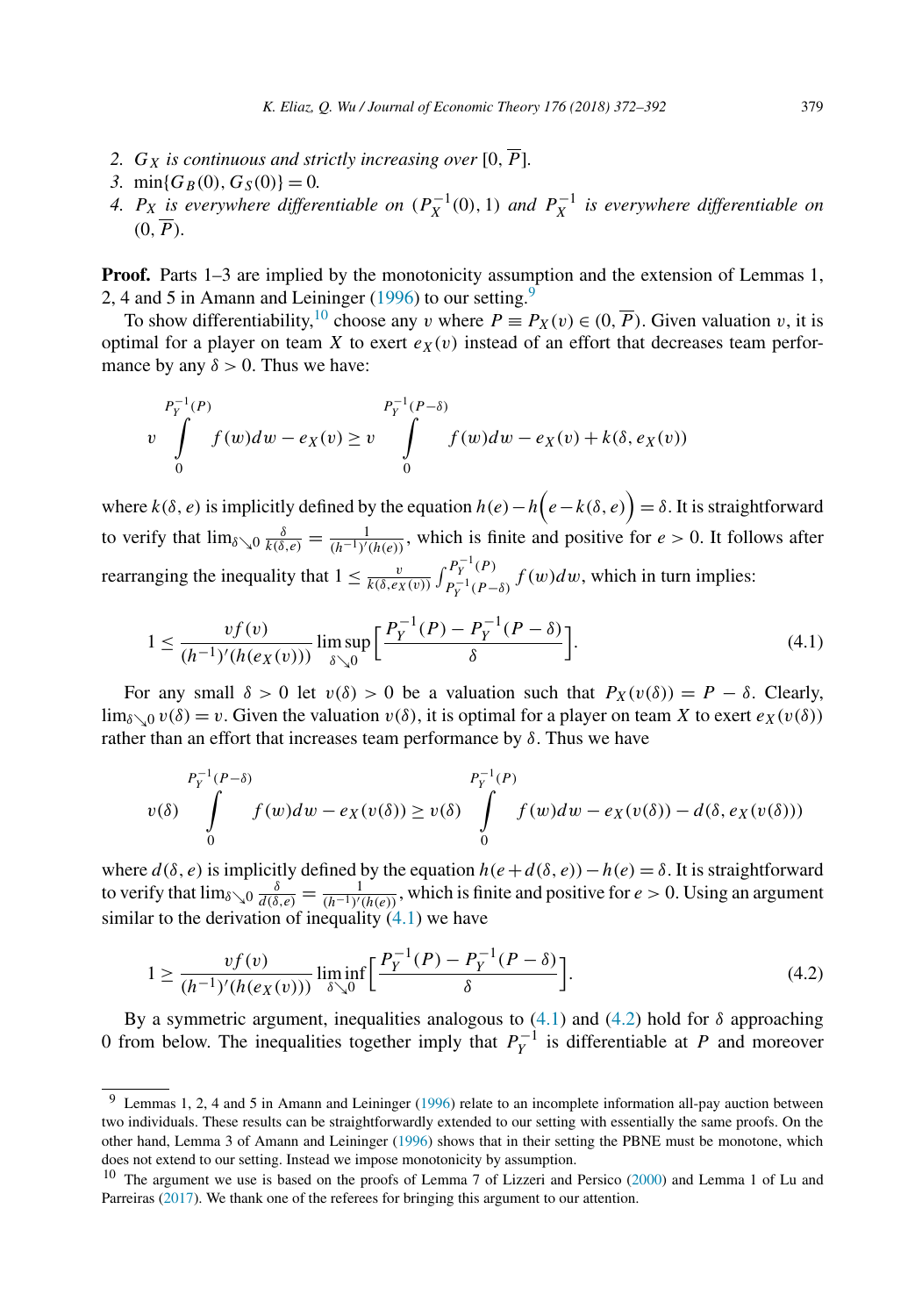<span id="page-8-0"></span> $(P_Y^{-1})'(P) = \frac{(h^{-1})'(h(e_X(v)))}{v f(v)} > 0$ . Similarly  $P_X^{-1}$  is also differentiable and has strictly positive derivative over  $(0, P)$ . Part 4 follows.  $\Box$ 

We now establish the uniqueness of in-team symmetric monotone PBNE.

**Lemma 2.** *There is a unique in-team symmetric monotone PBNE.*

**Proof.** Fix an in-team symmetric monotone PBNE  $(e_B, e_S)$ . For player *i* on team *X* with valuation *v* > 0, if  $e_X(v)$  > 0 then optimality implies the first-order condition  $f(P_Y^{-1}(n_Xh(e_X(v)))$  $\sqrt{2}$ 

$$
\times (P_Y^{-1})' \Big( n_X h(e_X(v)) \Big) h'(e_X(v)) v = 1.
$$

Substituting in  $P_X(v) = n_X h(e_X(v))$  and using change of variable  $x = P_X(v)$  the first-order condition simplifies to:

$$
f(P_Y^{-1}(x))(P_Y^{-1})'(x)h'(h^{-1}(x/n_X))P_X^{-1}(x) = 1.
$$
\n(4.3)

Note that  $(P_Y^{-1})'(x)$  is defined because  $P_Y^{-1}$  is differentiable at  $x = P_X(v) > 0$  by Lemma [1.](#page-6-0) It follows from optimality and Lemma [1](#page-6-0) that  $(P_B^{-1}, P_S^{-1})$  correspond to an in-team symmetric monotone PBNE if and only if it solves the following differential equations:

$$
f(P_S^{-1}(x))(P_S^{-1})'(x)h'(h^{-1}(x/n_B))P_B^{-1}(x) = 1
$$
  

$$
f(P_B^{-1}(x))(P_B^{-1})'(x)h'(h^{-1}(x/n_S))P_S^{-1}(x) = 1
$$

subject to the boundary conditions  $P_B(1) = P_S(1)$  and  $\min\{P_B^{-1}(0), P_S^{-1}(0)\} = 0$ .

These conditions are identical to those that characterize the monotone PBNE effort functions  $(P_B, P_S)$  in an all-pay contest between two players *B* and *S* whose valuations are independently distributed according to  $F$ , such that the performance of player  $X$  is the same as his chosen amount of effort, and the cost of exerting effort *e* is equal to  $c_X(e) \equiv \int_0^e \frac{1}{h'(h^{-1}(s/n_X))} ds$ . By the analysis in Section 4.1 of Kirkegaard  $(2013)$ , the auxiliary two-player game (called game  $\Gamma_2$  there) has a unique monotone PBNE.<sup>11</sup> This establishes the existence and uniqueness of an in-team symmetric monotone PBNE of our game.  $\Box$ 

Our first result establishes that the *bigger* team is *more* (*less*) likely to win if there are *diminishing* (*increasing*) returns on effort for players. Formally, the effect of team size on the probability of winning is determined by the curvature of *h*. This means that the bigger team has an advantage in situations where the largest contribution to performance occurs early on. On the other hand, in tasks where greater expertise (which increases the rate of return) requires greater effort, the smaller team will have an advantage. Thus, one advantage of the model is that we can identify a *qualitative* feature of the environment — the nature of the task at hand — which predicts which team is more likely to win.

<sup>&</sup>lt;sup>11</sup> Kirkegaard [\(2013\)](#page-20-0) imposes additional constraints on  $c<sub>X</sub>$ , but they are irrelevant for the existence and uniqueness of the solution to the boundary value problem. Kirkegaard [\(2013\)](#page-20-0) also assumes that the lowest valuation is strictly positive in order to ensure that the differential equations are everywhere Lipschitz. His method of proof (tracing the inverse bidding functions starting from the upper bound  $\overline{P} = P_B(1) = P_S(1)$  and then verifying that the boundary condition  $\min\{P_B^{-1}(0), P_S^{-1}(0)\} = 0$  is satisfied) nonetheless holds in our case where Lipschitz is violated only at 0.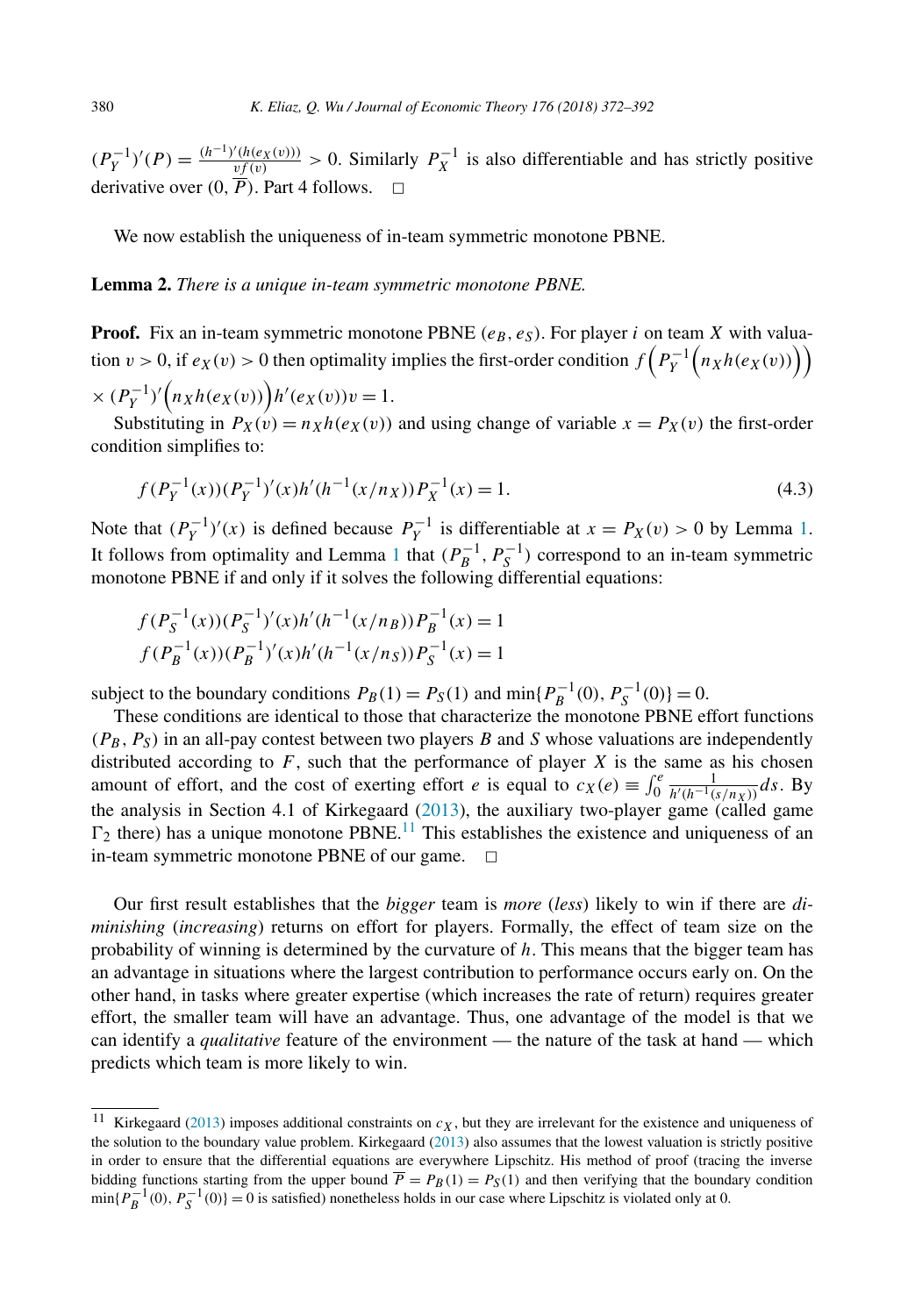#### <span id="page-9-0"></span>**Theorem 1.** *In the in-team symmetric monotone PBNE:*

- 1. If h is strictly concave, then  $P_B(v) > P_S(v)$  for  $v \in (0, 1)$  and hence team B is more likely *to win.*
- 2. If h is strictly convex, then  $P_B(v) < P_S(v)$  for  $v \in (0, 1)$  and hence team S is more likely to *win.*
- *3.* If *h* is linear, then  $P_B(v) = P_S(v)$  for  $v \in [0, 1]$  and hence both teams win with the same *probability.*

**Proof.** Fix any *v* such that  $P_B(v) = P_S(v) > 0$ . Part [1](#page-6-0) of Lemma 1 implies that such *v* exists. Define  $t \equiv P_B(v) = P_S(v)$ . By first order condition [\(4.3\)](#page-8-0), we have:

$$
f(v)(P_S^{-1})'(t)h'(h^{-1}(t/n_B))v = 1
$$
  

$$
f(v)(P_B^{-1})'(t)h'(h^{-1}(t/n_S))v = 1.
$$

It follows that:

$$
\frac{h'(h^{-1}(t/n_B))}{h'(h^{-1}(t/n_S))} = \frac{(P_B^{-1})'(t)}{(P_S^{-1})'(t)}.
$$
\n(4.4)

Note that for  $n > 0$  we have  $\frac{d}{dn}h'(h^{-1}(t/n)) = -h''(h^{-1}(t/n))(h^{-1})'(t/n)tn^{-2}$ . Since *h* is strictly increasing,  $(h^{-1})'(t/n)$ t $n^{-2} > 0$ . If *h* is strictly concave then the derivative is strictly positive, which implies the left hand side of equation (4.4) is greater than 1. It follows that  $(P_B^{-1})'(t) > (P_S^{-1})'(t)$  or equivalently  $P'_B(v) < P'_S(v)$ . Thus, whenever the curves of  $P_B$  and  $P_S$ intersect when  $P_B$  and  $P_S$  are strictly positive, the curve of  $P_S$  is steeper than the curve of  $P_B$ , implying that they intersect at most once in the strictly positive region since part 2 of Lemma [1](#page-6-0) implies that  $P_B$  and  $P_S$  are continuous. Part [1](#page-6-0) of Lemma 1 implies that they intersect at  $\overline{P}$  (when  $v = 1$ ). Thus,  $P_B(v) > P_S(v)$  for any  $v < 1$  where  $P_B(v) > 0$ . This, combined with part 3 of Lemma [1,](#page-6-0) implies  $P_B(v) > P_S(v)$  for any  $v \in (0, 1)$ . Therefore, team *B* is more likely to win. Part 2 is proven with a symmetric argument.

If *h* is linear, then *h* is a constant, implying that the boundary value problem characterizing the in-team symmetric monotone PBNE given in the proof of Lemma [2](#page-8-0) does not depend on team size, which in turn, along with uniqueness and symmetry, implies that  $P_B = P_S$ . Part 3 follows.  $\square$ 

Theorem 1 implies that the existence of the "group-size paradox" depends on whether a player's marginal return on effort is increasing or decreasing. To see the intuition of this result, consider the case of a strictly concave *h*. If a team with *n* members incurs a total cost of effort *C*, then the team's performance will be  $nh(C/n)$ . Taking the team as a whole, the marginal return on effort is therefore  $\frac{d}{dC}nh(C/n) = h'(C/n)$ . Since *h* is strictly concave, it follows that for a given  $C$ , the marginal return on the effort of a team increases with team size. Thus, given the same total cost C, we have  $n_B h(C/n_B) > n_S h(C/n_S)$ , implying that the bigger team has higher performance.

Moreover, for an  $n$ -member team to achieve a total performance of  $T$ , each member's effort must be  $h^{-1}(T/n)$ , and therefore each member's individual marginal return on effort is  $h'(h^{-1}(T/n))$ . This individual marginal return on effort is also increasing in *n*. In other words, adding members makes existing members more "productive". Thus, to achieve the same team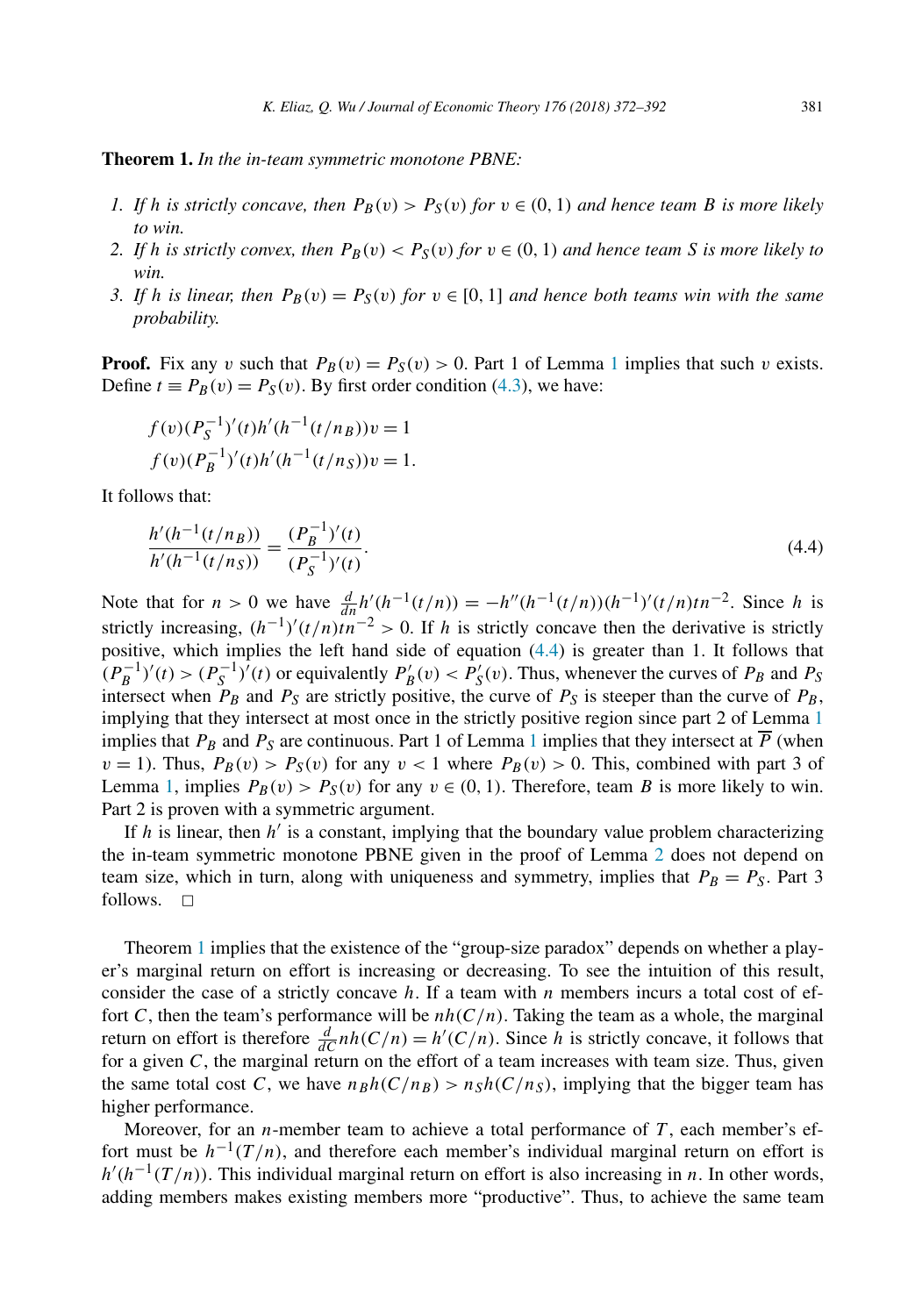<span id="page-10-0"></span>performance everyone on the bigger team can now reduce his effort, which simultaneously increases his marginal return on effort.

**Remark 1.** Although the analysis focuses on in-team symmetric equilibria, in all three cases concave, convex or linear *h* — the loss of generality from requiring in-team symmetry is limited. In particular:

- If *h* is strictly concave, then the in-team symmetric equilibrium is the only monotone PBNE.
- If *h* is strictly convex, then the in-team symmetric equilibrium is the only monotone PBNE in which there does not exist a player who *always* exerts zero effort.<sup>12</sup>
- If *h* is linear, then there are a continuum of monotone PBNE, all of which yield the same equilibrium team performances  $(P_B, P_S)$  as the in-team symmetric equilibrium.

These results are formally stated and proved in the Appendix.

Would a player prefer to be on the bigger team or the smaller team? To answer this question it is not sufficient to merely compare the winning probabilities since a higher winning probability may require a higher level of individual effort, which may offset the gain from a higher winning probability. Suppose *h* is either concave, convex or linear and that the players coordinate on the unique in-team symmetric monotone PBNE.<sup>13</sup> Clearly, the ex ante equilibrium expected payoff for a player on team *X* depends only on the number of players on each team. Let  $u(n<sub>X</sub>, n<sub>Y</sub>)$ denote this expected payoff for a player on team *X*. The following proposition shows that if *h* is weakly concave, that is, if marginal return on effort is weakly diminishing, then in equilibrium members of the bigger team are better off than members of the smaller one.

**Proposition 1.** *If h is weakly concave, then*  $u(n_B, n_S) > u(n_S, n_B)$ *.* 

**Proof.** It is clear that <sup>14</sup>

$$
u(n_X, n_Y) = \int_{0}^{1} F\Big(P_Y^{-1}(P_X(v))\Big)v dF(v) - \int_{0}^{1} e_X(v) dF(v).
$$

First, suppose that *h* is strictly concave. Thus, by Theorem [1\(](#page-9-0)1),  $P_B(v) \ge P_S(v)$  with the inequality being strict for a set of values with positive measure under *F*. Suppose a player on team *B* unilaterally deviates to the following effort function<sup>15</sup>:

$$
\hat{e}(v) = \max\Big\{0, h^{-1}\Big(P_S(v) - (n_B - 1)h(e_B(v))\Big)\Big\}.
$$

In other words, he shirks as much as he can in order to ensure that for any  $v$  the resulting team performance  $\hat{P}_B(v)$  is as high as  $P_S(v)$ . The fact that  $P_B(v) \ge P_S(v)$  implies that  $\hat{e}(v) \le e_B(v)$ . It follows from  $P_B(v) \ge \hat{P}_B(v) \ge P_S(v)$  that

$$
P_S^{-1}(\hat{P}_B(v)) \ge \hat{P}_B^{-1}(P_S(v)) \ge P_B^{-1}(P_S(v))
$$

<sup>&</sup>lt;sup>12</sup> It seems only natural to assume that every player exerts some effort on some occasions, since if a player shirks all the time, then he has no impact on the competition and is essentially absent from the team. The "effective" team size should not include him.

<sup>13</sup> We obtain in-team symmetry for free by Remark 1 if *h* is strictly concave.

 $14$  $14$  Note that this expression ignores ties, which by Lemma 1 occur with zero probability.

<sup>&</sup>lt;sup>15</sup> Here we assume *h* is also defined on the negative domain, although a player cannot choose a negative effort. Monotonicity and  $h(0) = 0$  imply  $h(e) < 0$  for  $e < 0$ .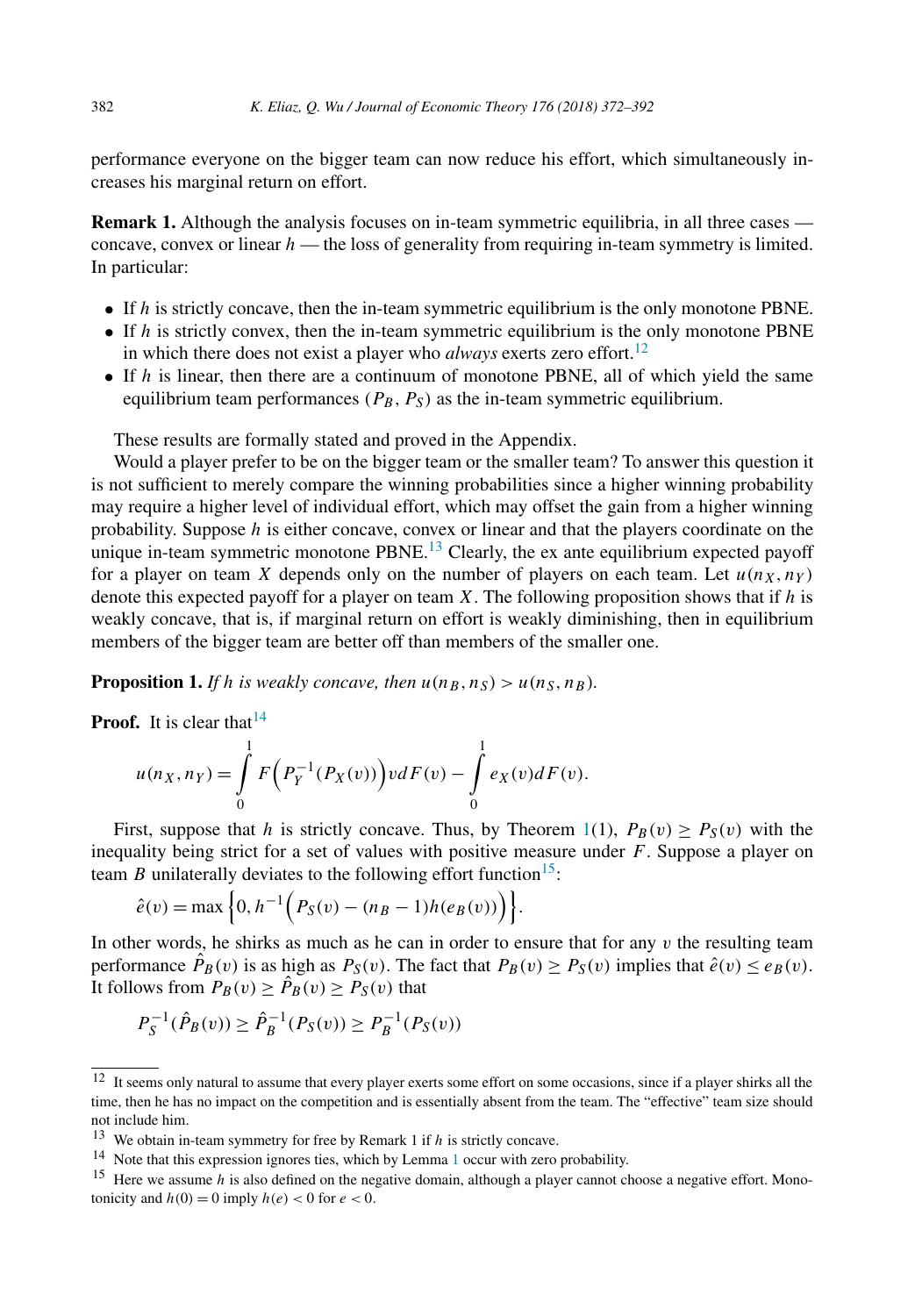with at least one of the two above inequalities being strict for any *v* such that  $P_B(v) > P_S(v)$ . Thus,  $P_B(v) > P_S(v)$  implies  $P_S^{-1}(\hat{P}_B(v)) > P_B^{-1}(P_S(v))$ 

We now show that  $\hat{e}(v) \leq e_{S}(v)$ . This is clearly true for any *v* such that  $e_{B}(v) \leq e_{S}(v)$ . For any *v* such that  $e_B(v) \ge e_S(v)$ , we have  $(n_B - 1)h(e_B(v)) \ge n_Sh(e_B(v)) \ge n_Sh(e_S(v)) = P_S(v)$ ,  $\text{implying } h^{-1} (P_S(v) - (n_B - 1)h(e_B(v)))$  < 0, which in turn implies  $\hat{e}(v) = 0 ≤ e_S(v)$ . Thus,

$$
u(n_B, n_S) \geq \int_{0}^{1} F(P_S^{-1}(\hat{P}_B(v)))v dF(v) - \int_{0}^{1} \hat{e}(v) dF(v)
$$
  
> 
$$
\int_{0}^{1} F(P_B^{-1}(P_S(v)))v dF(v) - \int_{0}^{1} \hat{e}(v) dF(v)
$$
  

$$
\geq \int_{0}^{1} F(P_B^{-1}(P_S(v)))v dF(v) - \int_{0}^{1} e_S(v) dF(v)
$$
  
=  $u(n_S, n_B).$ 

If *h* is linear then  $P_B = P_S$  by Theorem [1\(](#page-9-0)3). Thus,  $v = P_S^{-1}(P_B(v)) = P_B^{-1}(P_S(v))$  and  $e_B(v) \leq e_S(v)$  with the inequality being strict if  $e_B(v) > 0$ . Thus,

$$
u(n_B, n_S) = \int_0^1 F(v)v dF(v) - \int_0^1 e_B(v) dF(v)
$$
  
> 
$$
\int_0^1 F(v)v dF(v) - \int_0^1 e_S(v) dF(v)
$$
  
= 
$$
u(n_S, n_B).
$$

If *h* is convex, then the argument used in the proof of Proposition [1](#page-10-0) does not hold and the welfare comparison in general is unclear.16 However, we can establish that for *some* convex *h*, it is still the case that each member of the bigger team receives a higher expected payoff than each member of the smaller team, even though the smaller team is more likely to win.

**Proposition 2.** For any  $n_B > n_S$ , there exists some convex h such that  $u(n_B, n_S) > u(n_S, n_B)$ .

**Proof.** Pick any  $n_B$  and  $n_S$  where  $n_B > n_S$ . Let  $U(\alpha | n_X, n_Y)$  be equal to  $u(n_X, n_Y)$  for the game with  $h(e) = e^{\alpha}$  where  $\alpha > 0$ . Clearly,  $U(\alpha | n_X, n_Y)$  is continuous in  $\alpha$ . Since  $U(\alpha | n_B, n_S)$  $U(\alpha | n_S, n_B)$  for any  $\alpha \le 1$  by Proposition [1,](#page-10-0) there exists some  $\hat{\alpha} > 1$  (in which case *h* is strictly convex) such that  $U(\hat{\alpha}|n_B, n_S) > U(\hat{\alpha}|n_S, n_B)$ .

In the next section, we zoom in on the class of individual performance functions used in the above proof, namely those in which  $h(e) = e^{\alpha}$ . In this case, we are able to derive a precise

<sup>&</sup>lt;sup>16</sup> Note that the proof relied on  $P_B(v) \ge P_S(v)$ , which is not the case for a convex *h*.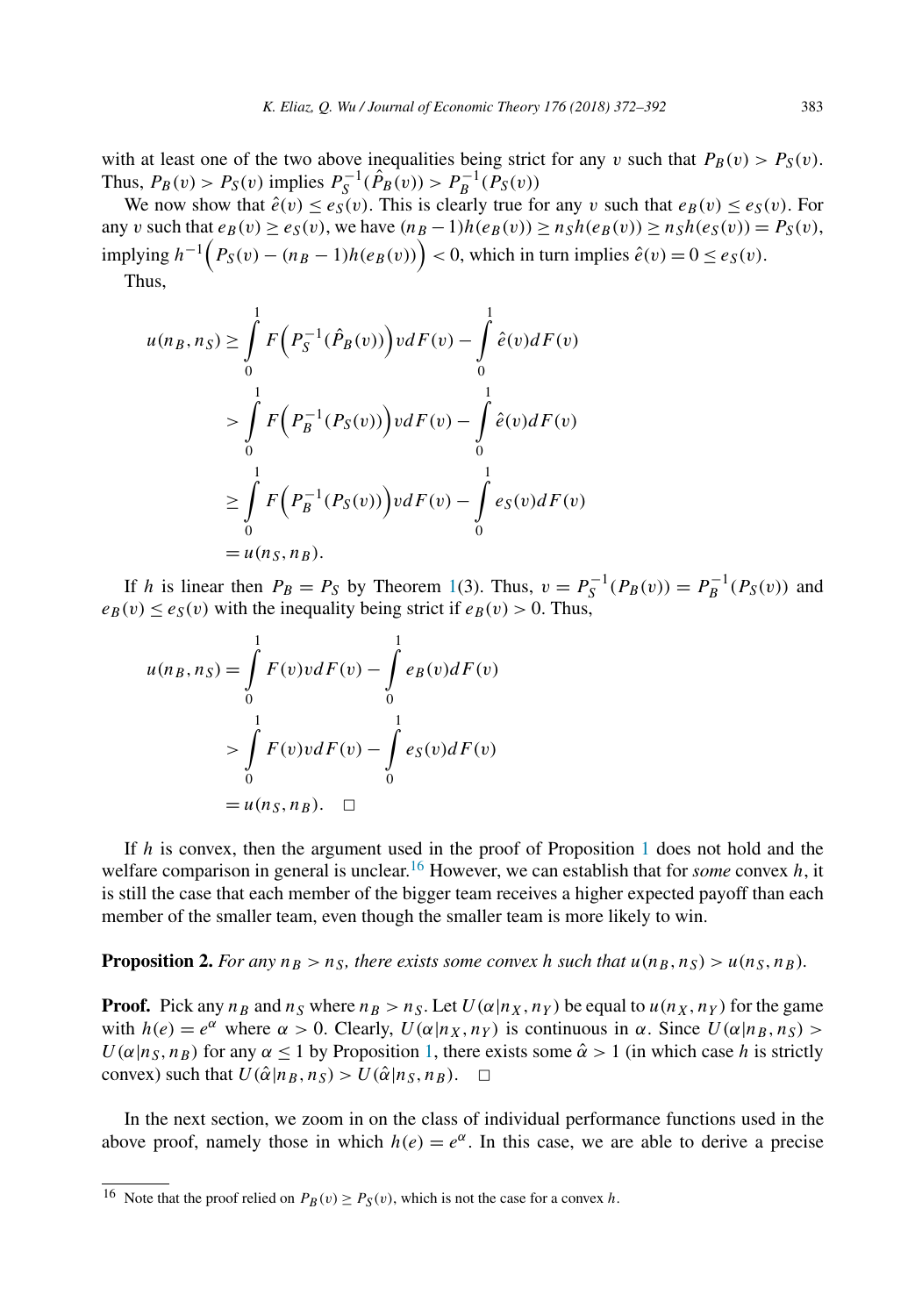<span id="page-12-0"></span>threshold of  $\alpha$  (which depends on the teams' sizes) for which the bigger team's payoff is higher even though it is less likely to win.

## **5. Power performance functions**

The non-linearity of the individual performance function *h* prevents us from obtaining closedform expressions for team performance, winning probabilities and payoffs in the in-team symmetric monotone PBNE. Consequently, it is difficult to conduct comparative statics on these key variables with respect to the size of each team and the curvature of the individual performance function. In light of this, we focus on a one-parameter class of additively separable team performance functions in which individual performance takes the form of the power function  $h(e) = e^{\alpha}$ , where  $\alpha > 0$ . To further simplify the analysis, we assume that team values are uniformly distributed on [0*,* 1]. All the results in this section assume these specifications of *h* and *F* (the distribution of teams' values), and so we omit the assumptions when stating the results.

The first set of results provide a closed-form expression for the equilibrium performance of each team and show how it changes with respect to a team's own size and that of the opposing team.

**Proposition 3.** *(Team performance) In the in-team symmetric monotone PBNE:*

*1. The total performance of a team with value v is given by:*

$$
P_B(v) = \left(\frac{\beta\sigma}{\beta+\sigma}\right)^{\alpha} v^{\alpha(1+\frac{\sigma}{\beta})}
$$

$$
P_S(v) = \left(\frac{\beta\sigma}{\beta+\sigma}\right)^{\alpha} v^{\alpha(1+\frac{\beta}{\sigma})}
$$

*where*  $\beta = n \frac{\frac{1}{\alpha} - 1}{B}$  *and*  $\sigma = n \frac{\frac{1}{\alpha} - 1}{S}$ .

*2. A team's total performance increases (decreases) with its own size for any valuation if α <* 1  $(\alpha > 1)$ .

3. There exists a threshold  $\overline{v}(\alpha, n_B, n_S) \in (0, 1)$  such that if  $\alpha < 1$  ( $\alpha > 1$ ), then a team's total *performance increases* (*decreases*) *with the size of the opposing team if*  $v > \overline{v}(\alpha, n_B, n_S)$  *and decreases (increases) if*  $v < \overline{v}(\alpha, n_B, n_S)$ *.* 

**Proof.** It is straightforward (yet tedious) to prove part 1 by verifying that the given functions solve the boundary value problem characterizing the in-team symmetric monotone PBNE in the proof of Lemma [2.](#page-8-0)

By part 1, team *X*'s performance in the in-team symmetric monotone PBNE is  $P_X(v|k, n_Y) =$  $n_Y^{1-\alpha}$  $\bar{k}^{-\alpha}$  $\bar{v}^{\alpha k}$  where  $\bar{k} = 1 + (n_Y/n_X)^{1/\alpha - 1}$ . For convenience, suppose that *k* is a continuous variable. Thus

$$
\frac{\partial P_X}{\partial k} = n_Y^{1-\alpha} k^{-\alpha} v^{\alpha k} (\ln v - \frac{\alpha}{k}) < 0.
$$

Clearly *k* is decreasing in  $n_X$  if  $\alpha < 1$  or increasing if  $\alpha > 1$ . Thus,  $P_X$  is increasing in  $n_X$  if  $\alpha$  < 1 or decreasing if  $\alpha$  > 1, thereby establishing part 2.

For part 3, we have:

$$
\frac{dP_X}{dn_Y} = \frac{\partial P_X}{\partial k} \frac{\partial k}{\partial n_Y} + \frac{\partial P_X}{\partial n_Y} = (1 - \alpha)k^{-\alpha}v^{\alpha k}n_Y^{-\alpha} \Big[\frac{1}{\alpha}(\ln v - \frac{\alpha}{k})\Big(\frac{n_Y}{n_X}\Big)^{1/\alpha - 1} + 1\Big].
$$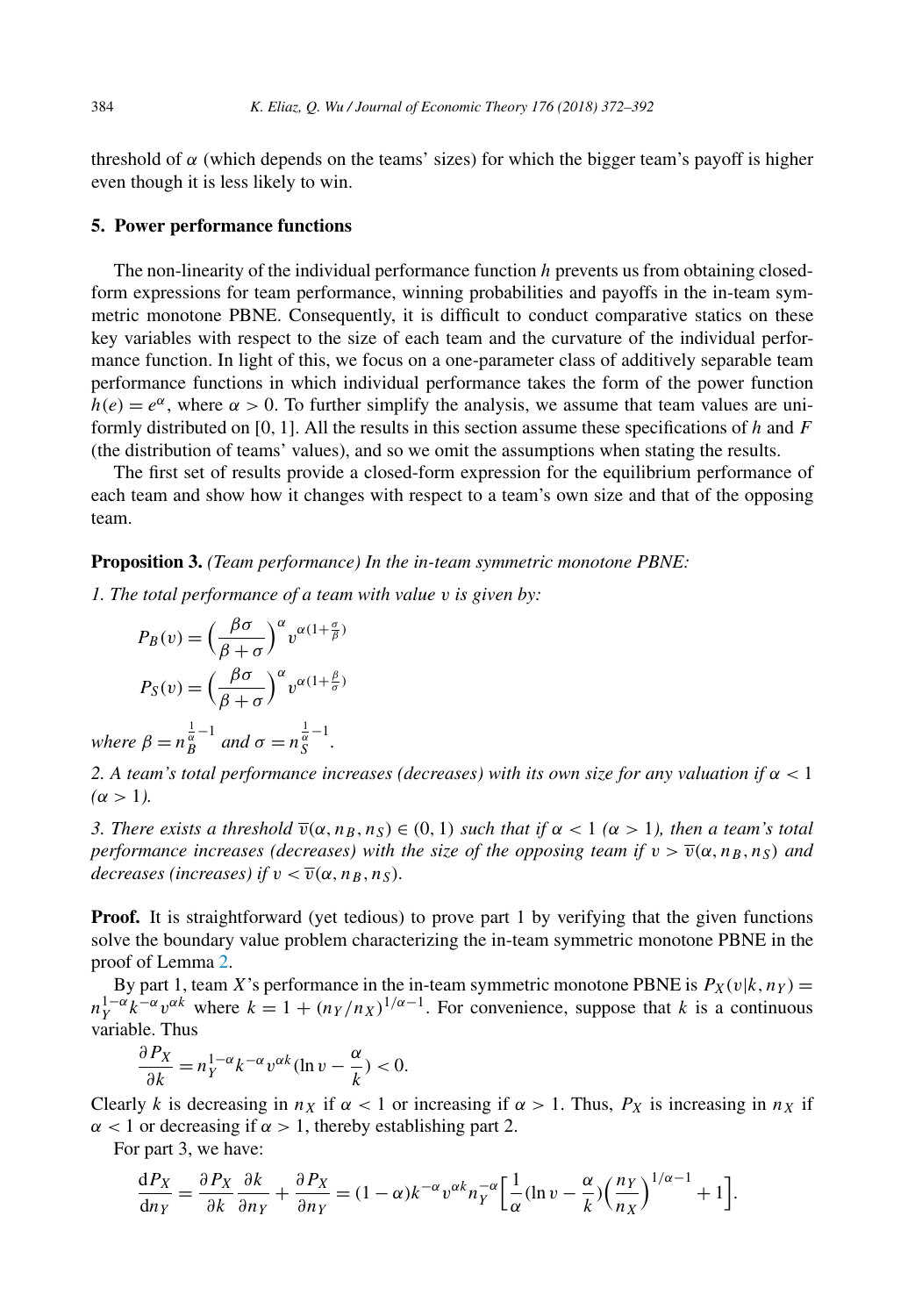The term in the square brackets is positive if  $v > \overline{v} \equiv e^{\alpha[1/k-(n_X/n_Y)^{1/\alpha-1}]}$  or negative if the inequality is reversed. Since

$$
1/k - (n_X/n_Y)^{1/\alpha - 1} = n_X^{1/\alpha - 1} \left( \frac{1}{n_X^{1/\alpha - 1} + n_Y^{1/\alpha - 1}} - \frac{1}{n_Y^{1/\alpha - 1}} \right) < 0
$$

for any  $n_X, n_Y > 0$ , we conclude that  $\overline{v} \in (0, 1)$ . Thus, if  $\alpha < 1$  ( $> 1$ ), then  $dP_X/dn_Y$  is positive (negative) for  $v > \overline{v}$  or negative (positive) for  $v < \overline{v}$ , thereby establishing part 3.  $\Box$ 

The second set of results are concerned with equilibrium winning probabilities. We first show that these take a very simple form, which enables straightforward comparative statics with respect to each team's size and the curvature parameter *α*.

**Proposition 4.** *(Winning probability) In the in-team symmetric monotone PBNE:*

*1. The winning probability of team X is equal to:*

$$
\frac{n_{X}^{\frac{1}{\alpha}-1}}{n_{X}^{\frac{1}{\alpha}-1}+n_{Y}^{\frac{1}{\alpha}-1}}.
$$

*2. If*  $\alpha$  < 1 ( $\alpha$  > 1), *then a team's winning probability increases* (*decreases*) *with its own size and decreases (increases) with the opposing team's size.*

*3. As the individual performance function becomes more convex, i.e., as α increases, the winning probability of the bigger (smaller) team decreases (increases).*

**Proof.** For part 1, note that in the in-team symmetric monotone PBNE the winning probability of team *X* is

$$
\int_{0}^{1} P_{Y}^{-1}(P_{X}(v))dv = \int_{0}^{1} v^{(n_{Y}/n_{X})^{\frac{1}{\alpha}-1}}dv = \frac{n_{X}^{\frac{1}{\alpha}-1}}{n_{X}^{\frac{1}{\alpha}-1}+n_{Y}^{\frac{1}{\alpha}-1}}.
$$

If  $\alpha$  < 1 (> 1), this probability is clearly increasing (decreasing) in  $n<sub>X</sub>$  and decreasing (increasing) in  $n_Y$ , thus establishing part 2. In addition, the right-hand side is decreasing in  $\alpha$  if  $n_X > n_Y$ and increasing in  $\alpha$  if  $n_X < n_Y$ , which proves part 3.  $\Box$ 

The third set of results focuses on players' equilibrium payoffs. We first present a closed-form expression of a player's ex ante expected payoff in the in-team symmetric monotone PBNE and then characterize how equilibrium payoffs are affected by changes in each team's size and in  $\alpha$ . Finally, we show that there exists a threshold  $\hat{\alpha} > 1$  (which depends on teams sizes) for the curvature parameter  $\alpha$ , such that the payoff to a member of the *bigger* team is *higher* than that to a member of the smaller team if and only if  $\alpha$  is *below* that threshold. In other words, there exists a range of values of  $\alpha$  for which the smaller team is more likely to win, but the payoff to each of its members is lower than that for the bigger team.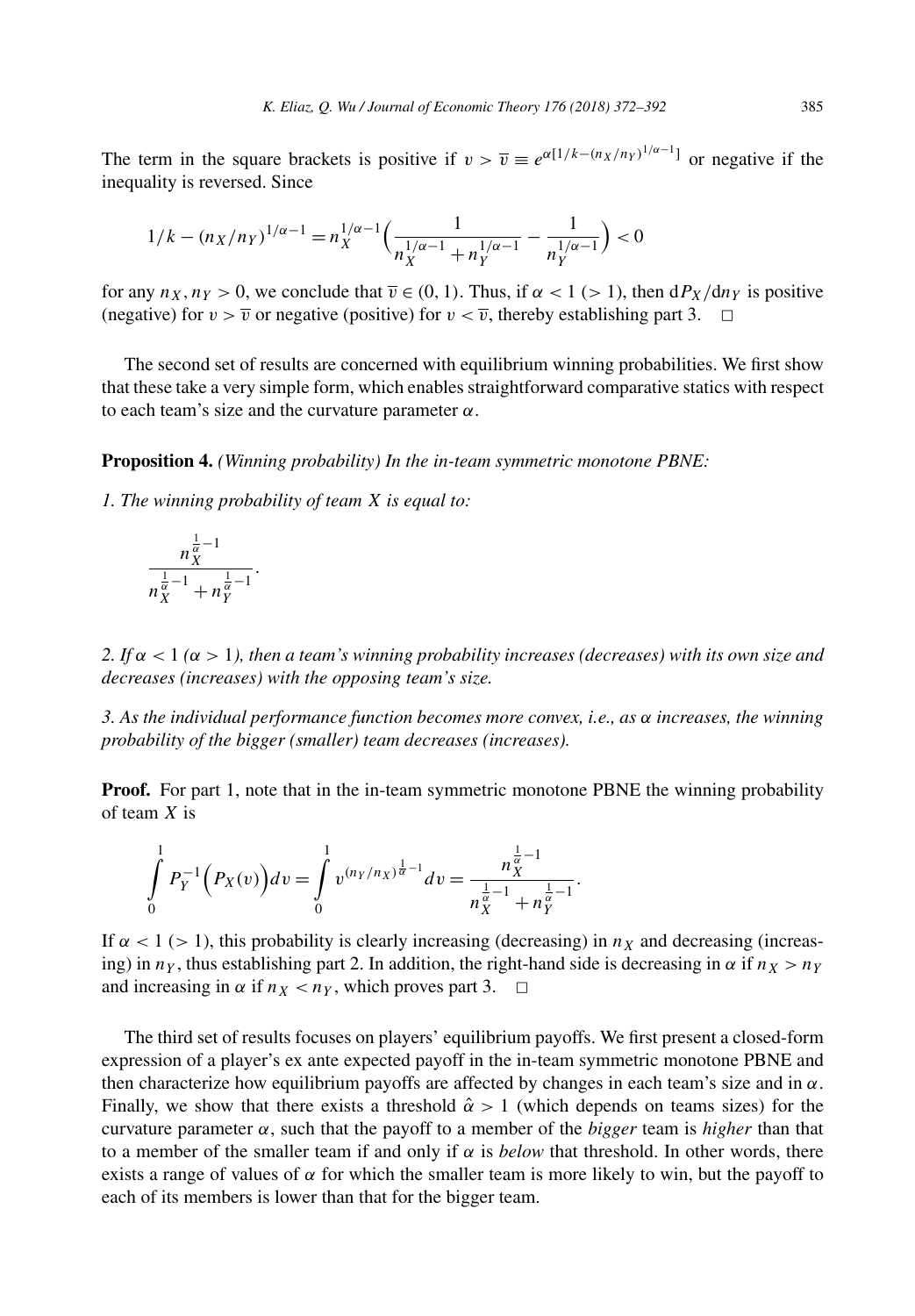<span id="page-14-0"></span>**Proposition 5.** *(Payoffs) In the in-team symmetric monotone PBNE:*

*1. The ex ante payoff to a member of team X is equal to:*

$$
\pi(r, n_X) = \left(1 - \frac{1}{n_X} \cdot \frac{1}{1+r}\right) \cdot \frac{r}{2r+1}
$$

*where*  $r = (n_X/n_Y)^{1/\alpha - 1}$ .

*2. As the individual performance function becomes more convex — i.e., as α increases — the equilibrium payoff to a member of the bigger (smaller) team decreases (increases).*

3. There exists  $\hat{\alpha}(n_B, n_S) > 1$  such that the payoff to a member of the bigger team is higher than *that to a member of the smaller team if and only if*  $\alpha < \hat{\alpha}(n_B, n_S)$ *.* 

4. If  $\alpha$  < 1, a player's payoff increases with the size of his own team and decreases with the size of the opposing team. If  $\alpha = 1$ , a player's payoff increases with the size of his own team and *remains* constant with the size of the opposing team. If  $\alpha > 1$ , a player's payoff increases with *the size of the opposing team; moreover, it decreases (increases) with the size of his own team if its size is greater* (*less*) *than a constant*  $\overline{n}(\alpha)$  (*n*( $\alpha$ )).

**Proof.** For part 1, note that the equilibrium payoff to a member on team *X* is equal to:

$$
\pi_X(\alpha) \equiv \int_0^1 \left[ P_Y^{-1} \left( P_X(v) \right) v - h^{-1} \left( P_X(v) / n_X \right) \right] dv
$$
  
= 
$$
\left( 1 - \frac{n_Y^{\frac{1}{\alpha} - 1}}{n_X^{\frac{1}{\alpha} - 1} + n_Y^{\frac{1}{\alpha} - 1}} \frac{1}{n_X} \right) \frac{n_X^{\frac{1}{\alpha} - 1}}{2n_X^{\frac{1}{\alpha} - 1} + n_Y^{\frac{1}{\alpha} - 1}}.
$$

It is straightforward to verify that  $\pi_B(\alpha)$  is decreasing in  $\alpha$  and  $\pi_S(\alpha)$  is increasing in  $\alpha$ , which establishes part 2.

 $\left(1 - \frac{1}{n_B + n_S}\right) \frac{n_S}{2n_S + n_B} < \left(1 - \frac{1}{n_B + n_S}\right) \frac{n_B}{2n_B + n_S} = \lim_{\alpha \to \infty} \pi_S(\alpha)$ . Since  $\pi_B$  and  $\pi_S$  are both To show part 3, note that  $\lim_{\alpha\to 0} \pi_B(\alpha) = 1/2 > 0 = \lim_{\alpha\to 0} \pi_S(\alpha)$  and  $\lim_{\alpha\to \infty} \pi_B(\alpha) =$ continuous, there is a unique  $\hat{\alpha}(n_B, n_S) > 0$  such that  $\pi_B(\hat{\alpha}(n_B, n_S)) = \pi_S(\hat{\alpha}(n_B, n_S))$ . That  $\hat{\alpha}(n_B, n_S) > 1$  follows from Proposition [1.](#page-10-0)<sup>[17](#page-10-0)</sup>

To establish part 4, note that:

$$
\frac{\partial \pi}{\partial r} = \frac{1}{n_X(1+r)^2(2+1/r)} + \left(1 - \frac{1}{n_X(1+r)}\right) \frac{1}{(2+1/r)^2 r^2} > 0.
$$

Since *r* is decreasing in  $n_Y$  if  $\alpha < 1$ , is constant if  $\alpha = 1$  and is increasing if  $\alpha > 1$ , it follows that the payoff is decreasing, constant, or increasing in the other team's size if *h* is concave, linear or convex, respectively. To see how a member's payoff is affected by changes in his own team's size, note that:

<sup>&</sup>lt;sup>[1](#page-10-0)7</sup> Recall that in Proposition 1 we indirectly showed that when the individual performance function is linear, a member of the bigger team has a higher payoff.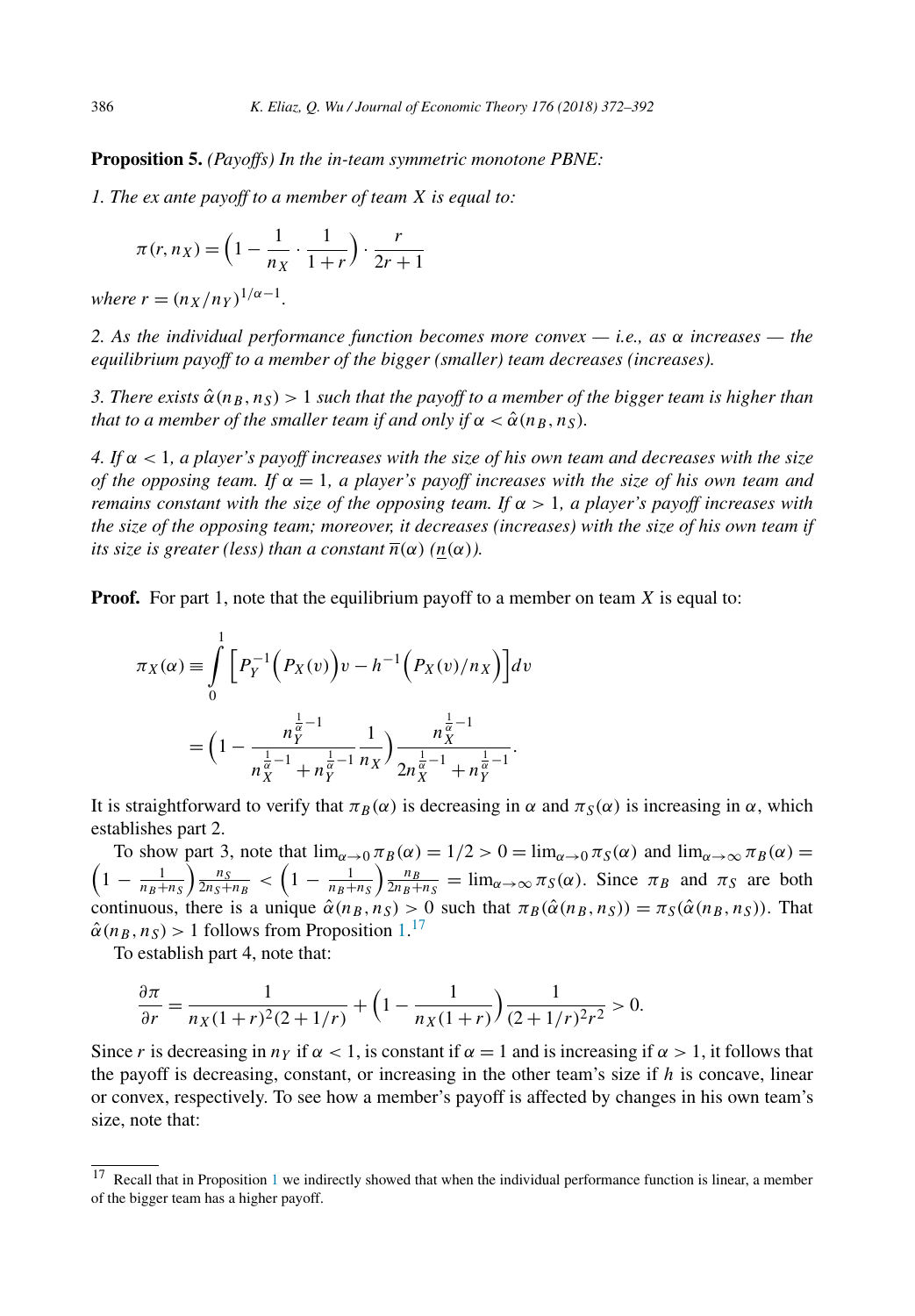$$
\frac{d\pi}{dn_X} = \frac{\partial \pi}{\partial r} \frac{\partial r}{\partial n_X} + \frac{\partial \pi}{\partial n_X}
$$
  
= 
$$
\frac{1}{(1+r)(2+1/r)n_X^2} \Big[ 1 + (1/\alpha - 1) \Big( \frac{r}{1+r} + nx \frac{1+r}{1+2r} - \frac{1}{1+2r} \Big) \Big].
$$

Clearly,  $d\pi/dn_X > 0$  if  $\alpha \le 1$ . Suppose  $\alpha > 1$  and note that  $\frac{r}{1+r} \in (0, 1)$ ,  $\frac{1+r}{1+2r} \in (0.5, 1)$  and  $-\frac{1}{1+2r} \in (-1, 0)$ . Thus,

$$
\frac{r}{1+r} + nx\frac{1+r}{1+2r} - \frac{1}{1+2r} \in (0.5n_X - 1, n_X + 1).
$$

It follows that  $d\pi/dn_X > 0$  if  $1 + (1/\alpha - 1)(n_X + 1) > 0$  regardless of *r* (and hence  $n_Y$ ) or equivalently when  $n_X < \frac{1}{\alpha - 1}$ . Likewise  $d\pi / d n_X < 0$  if  $1 + (1/\alpha - 1)(0.5n_X - 1) < 0$  or equivalently if  $n_X > \frac{4\alpha - 2}{\alpha - 1}$ . <del>□</del>

The comparative static results for payoffs allow us to determine when a new player (so that now there are  $n<sub>B</sub> + n<sub>S</sub> + 1$  players in total) would prefer to join the bigger (smaller) team, and when the bigger (smaller) team would like to recruit an additional player (assuming the objective is to maximize the individual member's equilibrium expected payoff).

## **Proposition 6.**

1. Both teams want to recruit an additional player if  $\alpha$  < 1, while a team with size less than  $n(\alpha)$ *prefers to do so whereas a team with size more than*  $\overline{n}(\alpha)$  *does not if*  $\alpha > 1$ *.* 

2. There exists a threshold  $\overline{a}(n_B, n_S) > 1$  such that an additional player prefers to join the bigger *team if and only if*  $\alpha < \overline{a}(n_B, n_S)$ .<sup>18</sup>

**Proof.** Part 1 is an immediate corollary of Proposition [5\(](#page-14-0)4). To establish part 2, let  $\pi^{B+1}(\alpha)$ and  $\pi^{S+1}(\alpha)$  denote the additional player's payoff after he joins team *B* or *S*, respectively. By Proposition [5\(](#page-14-0)1),  $\pi^{B+1}$  is strictly decreasing in  $\alpha$  and  $\pi^{S+1}$  is weakly increasing in  $\alpha$  since  $n_S + 1 \le n_B$ . Thus,  $\pi^{B+1}$  and  $\pi^{S+1}$  have at most one intersection. Moreover, if  $n_S + 1 < n_B$ , then we have  $\lim_{\alpha \to 0} \pi^{B+1}(\alpha) = 1/2 > 0 = \lim_{\alpha \to 0} \pi^{S+1}(\alpha)$  and  $\lim_{\alpha \to \infty} \pi^{B+1}(\alpha) = \left(1 - \frac{1}{\alpha}\right)$  $\frac{1}{n_B+n_S+1}$  $\frac{n_S}{2n_S+n_B+1}$   $<$   $\left(1-\frac{1}{n_B+n_S+1}\right) \frac{n_B}{2n_B+n_S+2}$   $=$   $\lim_{\alpha \to \infty} \pi^{S+1}(\alpha)$ . Since  $\pi^{B+1}$  and  $\pi^{S+1}$  are both continuous, they have exactly one intersection at some  $\overline{a}(n_B, n_S)$  to the left of which  $\pi^{B+1}$ is larger and to the right of which  $\pi^{S+1}$  is larger. If  $n_S + 1 = n_B$ , then  $\pi^{S+1}(\alpha) = \frac{1}{3}(1 - \frac{1}{2(n_S+1)})$ and by a similar argument the same result holds. Since  $\pi^{B+1}(1) = \frac{1}{3}\left(1 - \frac{1}{2n_B+2}\right)$  $=$   $\frac{1}{3}$  $\left(1 - \frac{1}{3}\right)$  $rac{1}{2n_S+2}$  $=\pi^{S+1}(1)$ , we have  $\overline{a}(n_B, n_S) > 1$ .  $\Box$ 

To conclude, we note that the representative case analyzed here — in which total team effort is additively separable, individual performance is a power function of effort and team value is uniformly distributed — is particularly useful for running lab experiments on team contests. Hence, the characterization and comparative statics results provide a helpful benchmark for understanding the actual behavior of subjects in these contests.

<sup>&</sup>lt;sup>18</sup> Note that this is a different threshold from that in Proposition [5\(](#page-14-0)3). This is because the additional player faces a choice between being a member of a team of size  $n<sub>S</sub> + 1$  competing with a team of size  $n<sub>B</sub>$ , versus being a member of a team of size  $n_B + 1$  competing with a team of size  $n_S$ .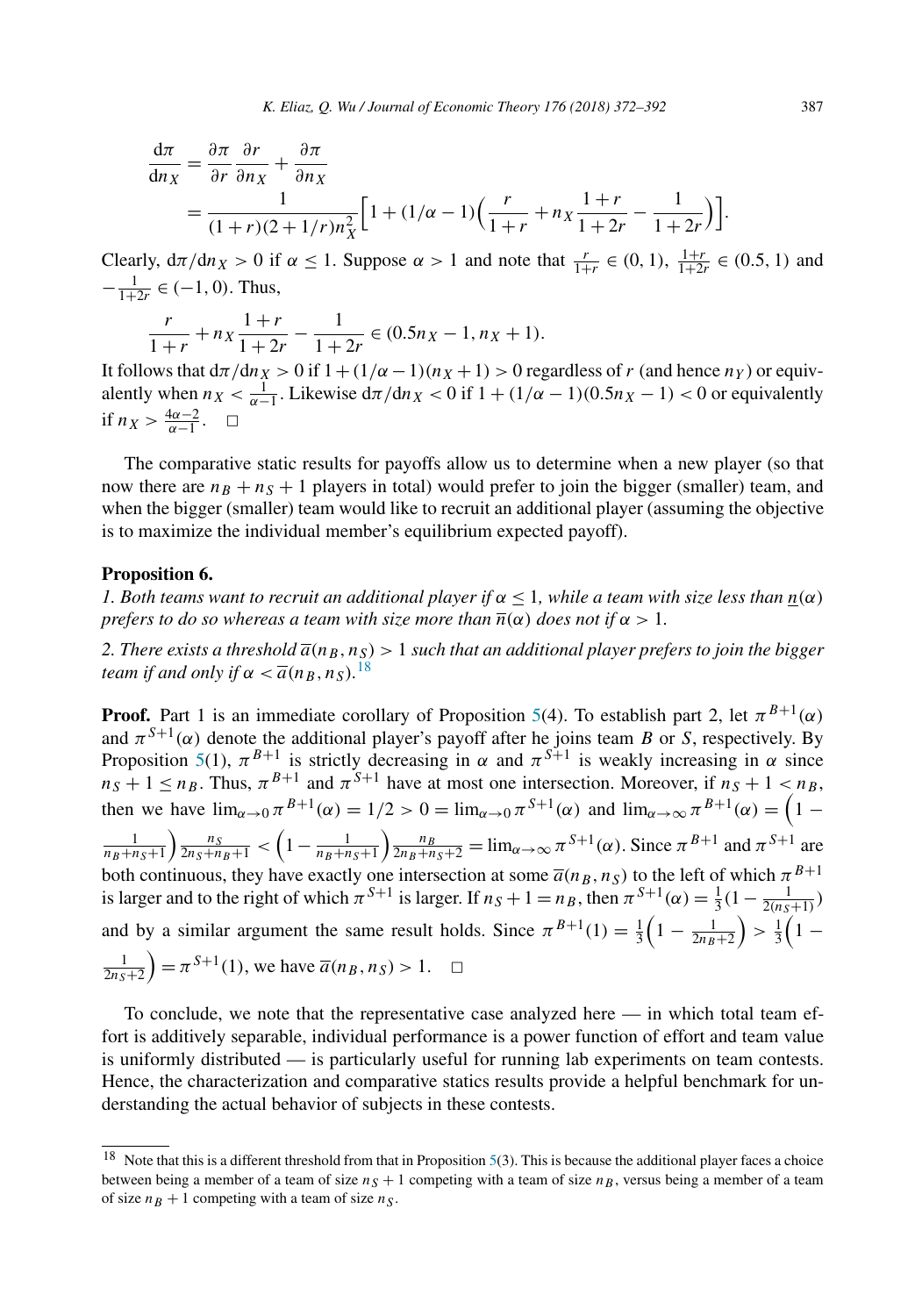## <span id="page-16-0"></span>**6. Concluding remarks**

We proposed to model competition between teams as a contest between two groups of players in which each individual player incurs the cost of his own effort and the team's overall performance is some aggregation of the individual efforts of its members. What makes a collection of individuals a "team" is the fact that the prize for winning is a pure public good for its members whose value is common knowledge among them. In contrast, the value of the prize to the opposing team is not observed and is treated as a random variable.

The model allowed us to determine whether the bigger team has an advantage, and whether its members are better off than those of the smaller team. The results shed new light on the "group-size paradox" by showing that the strategic effect of size depends on the shape of the individual performance function. Thus, the size advantage may depend on the particular task at hand, which will determine how the marginal contribution of effort changes with the level of effort.

Future research should explore how other characteristics — such as the composition of heterogenous teams or the communication protocols among members — affect the outcome of competition. The ultimate goal is to incorporate into standard models of strategic interaction the idea that the players are part of groups of individuals who have to consider the actions of their teammates, as well as those of the opposing teams.

# **Appendix A**

#### *A.1. General team performance function*

We generalize the model in the main text. Team *X*'s overall performance is now given by the general team performance function  $H_{n_X}: \mathbb{R}^{n_X}_+ \to \mathbb{R}_+$  where  $H_{n_X}(e_1, ..., e_{n_X})$  is team X's performance given efforts  $e_1, ..., e_{n_x}$  from its members. Note that the team performance function only depends on a team's size. For any team size  $n$ , we impose the following assumptions on  $H_n$ :

- A1 (Monotonicity)  $H_n$  is strictly increasing in each argument.
- A2 (Differentiability)  $H_n$  is twice differentiable in each argument.
- A3 (Symmetry) If  $(e_1, ..., e_n)$  is a permutation of  $(e'_1, ..., e'_n)$ , then  $H_n(e_1, ..., e_n)$  =  $H_n(e'_1, ..., e'_n).$

Moreover, for any two team sizes *N* and *n* where  $N > n$ , we assume the following:

A4 
$$
H_N(\overbrace{0, ..., 0}^{N \text{ copies}}) = H_n(\overbrace{0, ..., 0}^{n \text{ copies}}) = 0.
$$
  
A5  $H_N(\overbrace{e, ..., e}^{N \text{ copies}}) > H_n(\overbrace{e, ..., e}^{n \text{ copies}})$  for any  $e > 0$ .

A5 says that if members of both teams put in the same positive effort *e*, then the bigger team performs better. A5 implies that the bigger team has an a priory size advantage.

It is straightforward to verify that the additive separable case in the main text where  $H_n(e_1, ..., e_n) = \sum_{i=1}^n h(e_i)$  satisfies A1–A5.

Since  $H_n$  is symmetric, its partial derivative with respect to any argument is the same when evaluated at  $(e, ..., e)$ . Denote this partial derivative by  $\eta_n(e)$ . Also, denote  $H_n(e) \equiv H_n(e, ..., e)$ .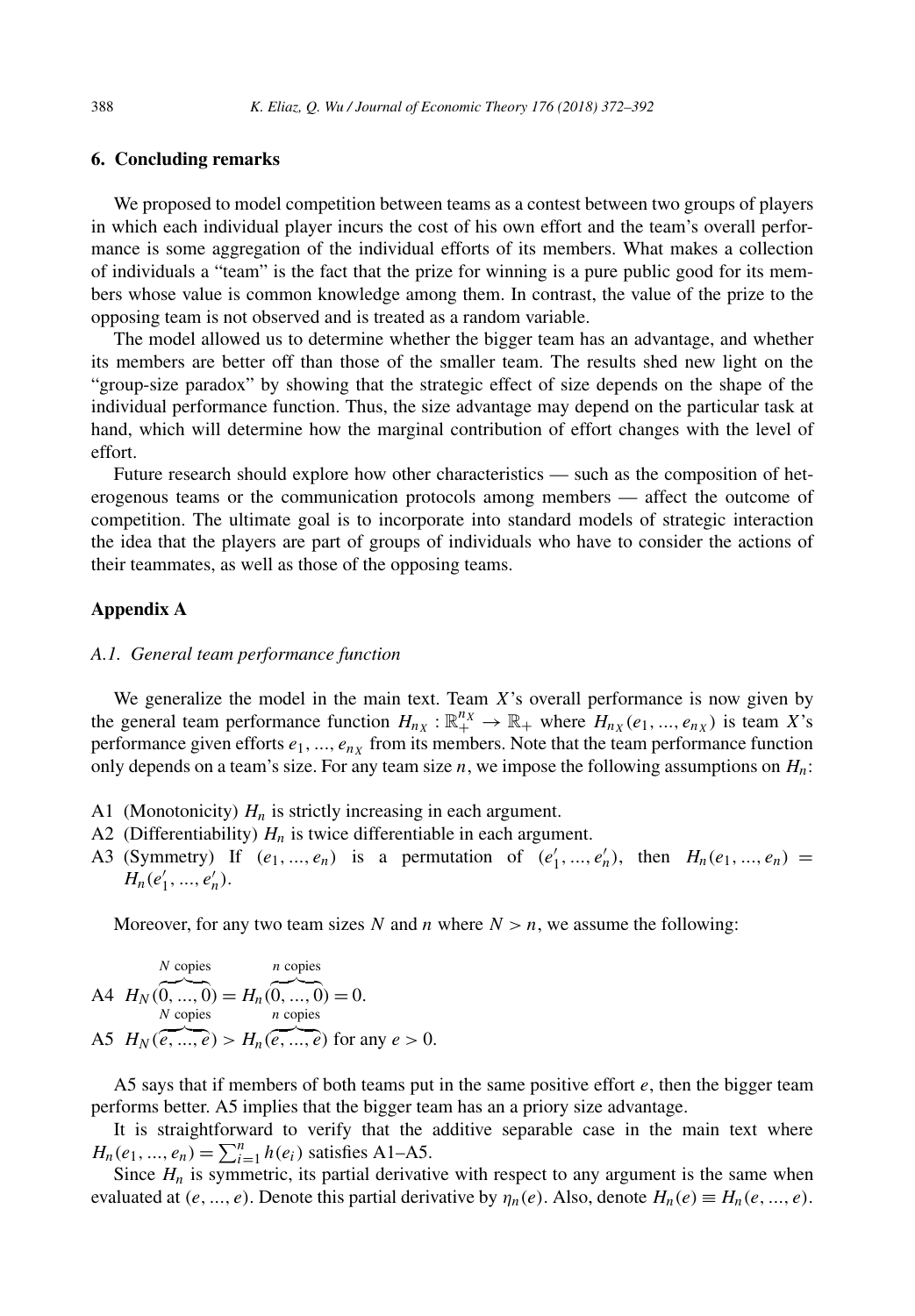Lemmas [1](#page-6-0) and [2](#page-8-0) both hold for general team performance functions using essentially the same proofs. We establish a result that implies Theorem [1](#page-9-0) as a corollary.

**Theorem 2.** *In the in-team symmetric monotone PBNE:*

- 1.  $P_B(v) > P_S(v)$  for any  $v \in (0, 1)$  and hence team B is more likely to win, if  $\eta_{n_B}(e) > \eta_{n_S}(\hat{e})$ *for any*  $e, \hat{e} \in (0, 1]$  *where*  $H_{n_B}(e) = H_{n_S}(\hat{e})$ *.*
- 2.  $P_B(v) < P_S(v)$  for any  $v \in (0, 1)$  and hence team S is more likely to win, if  $\eta_{n_B}(e) < \eta_{n_S}(\hat{e})$ *for any*  $e, \hat{e} \in (0, 1]$  *where*  $H_{n_B}(e) = H_{n_S}(\hat{e})$ *.*
- *3.*  $P_B(v) = P_S(v)$  *for any*  $v \in [0, 1]$  *and hence both teams win with the same probability, if*  $\eta_{n_B}(e) = \eta_{n_S}(e) = \gamma$  *for any*  $e \in (0, 1]$ *, where*  $\gamma$  *is a constant.*

**Proof.** Observe that for any  $p \in [0, P_X(1)]$  there is a unique  $\epsilon_X(p)$  such that  $p = H_{nx}(\epsilon_X(p))$ . It follows that  $e_X(v) = \epsilon_X(P_X(v))$ .

We first show parts 1 and 2. Consider the in-team symmetric monotone PBNE. Fix any *v* such that  $P_B(v) = P_S(v) > 0$ . Part [1](#page-6-0) of Lemma 1 implies that such a *v* exists. Define  $t \equiv P_B(v)$  $P_S(v)$ . Thus, first-order conditions are given by:

$$
f(v)(P_S^{-1})'(t)\eta_{n_B}(\epsilon_B(t))v = 1
$$
  

$$
f(v)(P_B^{-1})'(t)\eta_{n_S}(\epsilon_S(t))v = 1.
$$

It follows that:

$$
\frac{\eta_{n}(\epsilon_B(t))}{\eta_{n}(\epsilon_S(t))} = \frac{(P_B^{-1})'(t)}{(P_S^{-1})'(t)}.
$$
\n(A.1)

Obviously, no player would exert effort greater than 1 in equilibrium. Note that  $H_{n_B}(\epsilon_B(t))$  =  $H_{n_S}(\epsilon_S(t)) = t$ . Thus, if  $\eta_{n_B}(e) > \eta_{n_S}(\hat{e})$  for any  $e, \hat{e} \in (0, 1]$  where  $H_{n_B}(e) = H_{n_S}(\hat{e})$ , then the left-hand side of equation (A.1) is greater than 1 for any  $v \in (0, 1]$  where  $P_B(v) = P_S(v) = t$ , implying  $(P_B^{-1})'(t) > (P_S^{-1})'(t)$  or equivalently  $P'_B(v) < P'_S(v)$ . Thus, whenever the curves of  $P_B$  and  $P_S$  intersect when  $P_B$  and  $P_S$  are strictly positive, the curve of  $P_S$  is steeper than the curve of  $P_B$ , implying that they intersect at most once in the strictly positive region since part 2 of Lemma [1](#page-6-0) implies  $P_B$  and  $P_S$  are continuous. Part 1 of Lemma 1 implies that they intersect at *P* (when  $v = 1$ ). Thus,  $P_B(v) > P_S(v)$  for any  $v < 1$  where  $P_B(v) > 0$ . Combined with part 3 of Lemma [1,](#page-6-0) this implies that  $P_B(v) > P_S(v)$  for any  $v \in (0, 1)$ . Therefore, team *B* is more likely to win. Part 2 is proven with a symmetric argument.

To establish part 3, suppose that  $\eta_{n_B}(e) = \eta_{n_S}(e) = \gamma$ , where  $\gamma$  is a constant, for any *e*. The first-order condition becomes  $G'_Y(P_X(v))\gamma v = 1$ . The boundary value problem characterizing the in-team symmetric monotone PBNE does not depend on team sizes or  $H_{n_X}$  and  $H_{n_Y}$ , and hence neither does the solution. Part 3 follows from symmetry and uniqueness.  $\Box$ 

The above sufficient condition is fairly intuitive. If the two teams tie in performance when all members of the same team choose the same effort, the team that is more likely to win is the one in which a member is always marginally more productive.

To verify that Theorem [1](#page-9-0) is implied by Theorem 2, note that in the additively separable case we have  $H_n(e) = nh(e)$  and  $\eta_n(e) = h'(e)$ . Pick any  $e > 0$  and  $\hat{e} > 0$  where  $n_B h(e) = n_S h(\hat{e})$ . We have  $e < \hat{e}$  because *h* is strictly increasing. If *h* is strictly concave, then  $\eta_{n_B}(e) > \eta_{n_S}(\hat{e})$  and by part 1 of Theorem 2 the bigger team is more likely to win. The convex and linear cases are analogously established.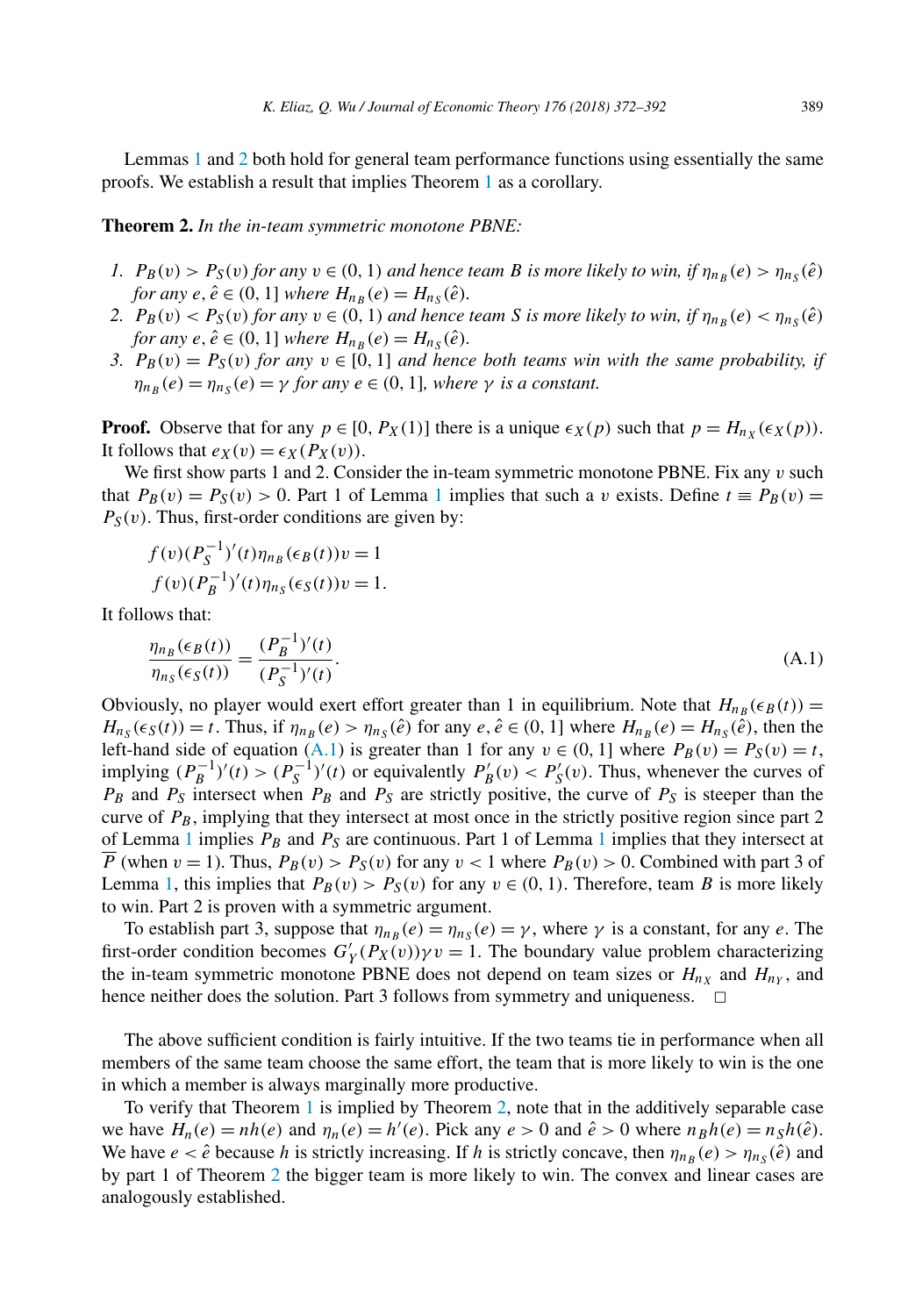# <span id="page-18-0"></span>*A.2. On Remark [1](#page-10-0)*

A PBNE is said to satisfy *active participation* if there is no player who always exerts zero effort regardless of the valuation.

#### **Proposition 7.**

- *1. If h is strictly concave, then there is a unique monotone PBNE, which is the in-team symmetric one.*
- *2. If h is strictly convex, then there is a unique active participation monotone PBNE, which is the in-team symmetric one.*
- 3. If h is linear, then there is a continuum of monotone PBNE, all of which have the same team *performance as the in-team symmetric one.*

**Proof.** Let  $(e_{X,i})_{X \in \{B,S\}}, i \in \{1, ..., n_X\}$  be a (not necessarily in-team symmetric) monotone PBNE where  $e_{X_i}(v)$  is the effort exerted by player *i* on team *X* given valuation *v*. Lemma [1](#page-6-0) holds for this equilibrium as well since in-team symmetry is not required for its proof. For any  $v \in (0, 1)$ , the first-order condition faced by player *i* on team *X* is thus:

$$
G'(P_X(v))h'(e_{X,i}(v))v = 1.
$$
\n(A.2)

Suppose *h* is strictly concave or convex. Pick any two players *i* and *j* on team *X*. If  $e_{X,i}(v) > 0$ and  $e_{X,j}(v) > 0$ , then first-order condition (A.2) implies that  $h'(e_{X,i}(v)) = h'(e_{X,j}(v))$ , which in turn implies  $e_{X,i}(v) = e_{X,i}(v)$  since *h*' is strictly monotone. Thus, if *h* is strictly concave or convex, then in any monotone PBNE, given any  $v$ , two players on the same team exert the same effort if neither shirks.

To show part 1, suppose *h* is strictly concave. For team *X*, choose any *v* such that  $e_{X,i}(v) > 0$ for some *i*. Thus, first-order condition (A.2) holds for *i*. If there is some *j* such that  $e_{X,j}(v) = 0$ then since  $h'(0) > h'(e_{X,i}(v))$  we have:

$$
G_Y'(P_X(v))h'(0)v>1,
$$

implying that player *j* can profit by increasing his effort, a contradiction. Thus, there does not exist any *v* such that on the same team some players exert effort while others do not, which along with the result from the previous paragraph implies that any monotone PBNE must be in-team symmetric.

To show part 2, suppose that *h* is strictly convex. Clearly, the in-team symmetric monotone PBNE satisfies active participation. We now show that an active-participation monotone PBNE must be in-team symmetric. Pick any active-participation monotone PBNE. Suppose there are players *i* and *j* on team *X* whose effort functions differ one from the other. Thus, there exists some *v* such that  $e_{X,i}(v) \neq e_{X,j}(v)$ . Without loss of generality, assume  $e_{X,i}(v) > e_{X,j}(v)$ . It follows that  $e_{X,j}(v) = 0$  by the result from the first paragraph of this proof. Since  $e_{X,j}$  is weakly increasing and not constant, there is some  $\overline{v} \ge v$  such that  $e_{X,j}(\overline{v} - \epsilon) = 0$  and  $e_{X,j}(\overline{v} + \epsilon) > 0$ for any  $\epsilon > 0$  if  $\overline{v} < 1$ , or  $e_{X,j}(\overline{v} - \epsilon) = 0$  and  $e_{X,j}(\overline{v}) > 0$  for any  $\epsilon > 0$  if  $\overline{v} = 1$ . Suppose  $\overline{v} < 1$ . We then have:

$$
e_{X,j}(\overline{v}+\epsilon) = e_{X,i}(\overline{v}+\epsilon) \ge e_{X,i}(v) > 0.
$$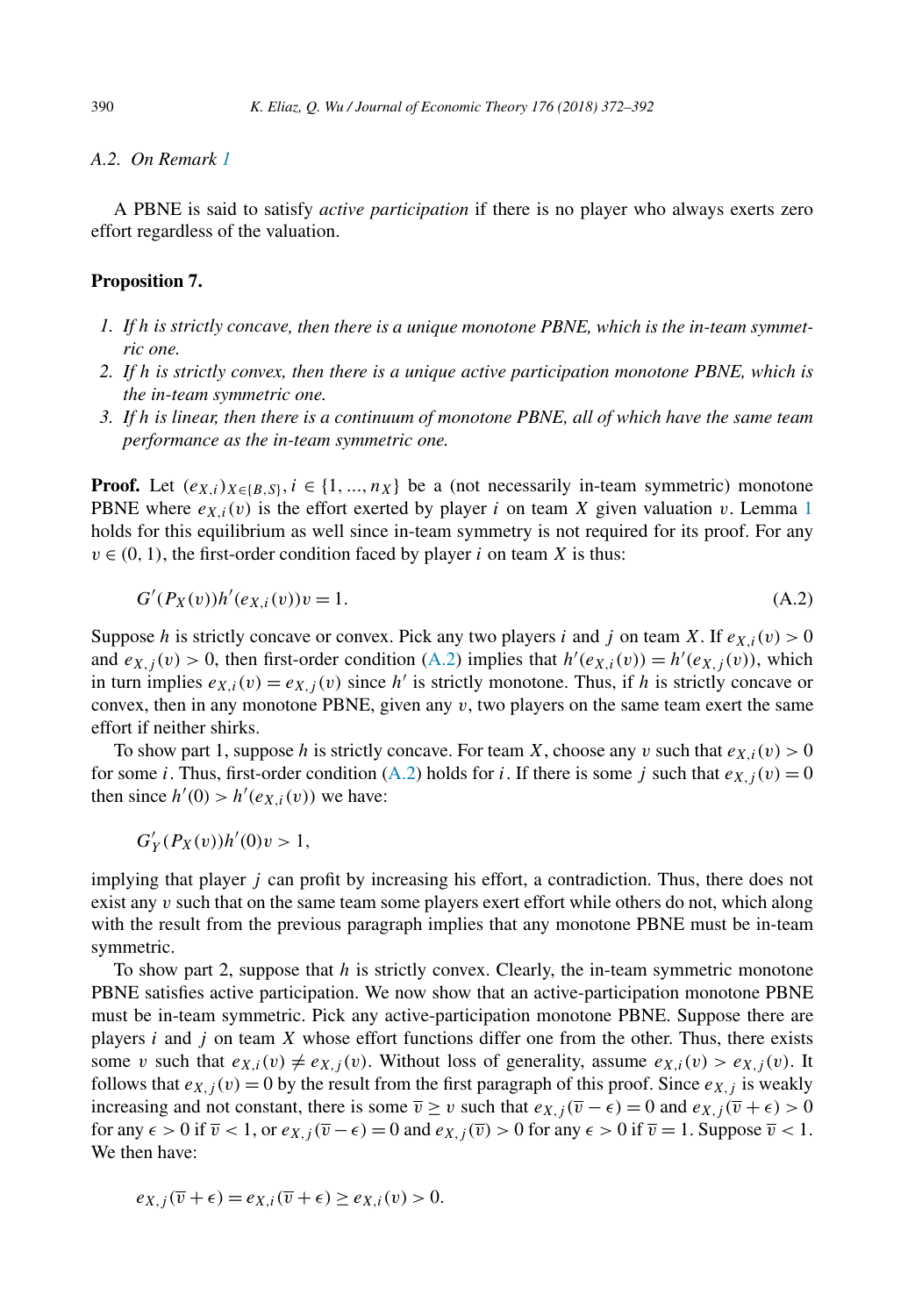<span id="page-19-0"></span>It follows that:

$$
\lim_{\epsilon \to 0} \left( P_X(\overline{v} + \epsilon) - P_X(\overline{v} - \epsilon) \right) \ge \lim_{\epsilon \to 0} \left( h(e_{X,j}(\overline{v} + \epsilon)) - h(e_{X,j}(\overline{v} - \epsilon)) \right)
$$
  
\n
$$
\ge h(e_{X,i}(v)) - h(0)
$$
  
\n
$$
= h(e_{X,i}(v))
$$
  
\n
$$
> 0.
$$

However, this is a contradiction since  $P_X$  is continuous at  $\overline{v}$  as implied by Lemma [1.](#page-6-0) The fact that  $\overline{v}$  = 1 also leads to a similar contradiction. Thus,  $e_{X_i}(v) = e_{X_i}(v)$  for any *v*. This establishes part 2.

Finally, we show part 3. If *h* is linear then *h'* is some constant  $\gamma > 0$ . First order condition [\(A.2\)](#page-18-0) does not depend on *X* and *i*. Hence any weakly increasing effort functions  $(e_{X,i})_{X \in \{B,S\}}$ *, i* ∈ {1*, ..., n<sub>X</sub>*} where  $\sum_{i=1:n_X} e_{X,i}(v) = P_X(v)$ *, X* ∈ {*B, S*} constitute a monotone PBNE as long as  $(P_B, P_S)$  solve the boundary value problem given by first-order condition [\(A.2\)](#page-18-0),  $P_B(1) = P_S(1)$  $P_B(1) = P_S(1)$  $P_B(1) = P_S(1)$  and  $\min\{P_B^{-1}(0), P_S^{-1}(0)\} = 0$ . The proof of Theorem 1 implies that the solution is unique. Part 3 follows.  $\Box$ 

It is worth noting that if *h* is convex, then there are additional monotone PBNE with *nonactive* participation. It is easy to verify that each of these equilibria looks exactly like the unique active-participation PBNE of the reduced competition when all the shirking members are removed.

#### **Appendix B. Supplementary material**

Supplementary material related to this article can be found online at [https://doi.org/10.1016/](https://doi.org/10.1016/j.jet.2018.04.006) [j.jet.2018.04.006.](https://doi.org/10.1016/j.jet.2018.04.006)

## **References**

- Amann, Erwin, Leininger, Wolfgang, 1996. Asymmetric all-pay auctions with incomplete [information:](http://refhub.elsevier.com/S0022-0531(18)30102-9/bib616C3936s1) the two-player case. Games Econ. [Behav. 14,](http://refhub.elsevier.com/S0022-0531(18)30102-9/bib616C3936s1) 1–18.
- Baik, Kyung Hwan, 1993. Effort levels in contests: the [public-good](http://refhub.elsevier.com/S0022-0531(18)30102-9/bib623933s1) prize case. Econ. Lett. 41, 363–367.
- Baik, Kyung Hwan, 2008. Contests with [group-specific](http://refhub.elsevier.com/S0022-0531(18)30102-9/bib623038s1) public-good prizes. Soc. Choice Welf. 30, 103–117.
- Baik, Kyung Hwan, Kim, In-Gyu, Na, Sunghyun, 2001. Bidding for a [group-specific](http://refhub.elsevier.com/S0022-0531(18)30102-9/bib623031s1) public-good prize. J. Public [Econ. 82,](http://refhub.elsevier.com/S0022-0531(18)30102-9/bib623031s1) 415–429.
- Barbieri, Stefano, Malueg, David A., 2016. [Private-information](http://refhub.elsevier.com/S0022-0531(18)30102-9/bib626D3135s1) group contests: best-shot competition. Games Econ. [Behav. 98,](http://refhub.elsevier.com/S0022-0531(18)30102-9/bib626D3135s1) 219–234.
- Barbieri, Stefano, Malueg, David A., [Topolyan,](http://refhub.elsevier.com/S0022-0531(18)30102-9/bib626D743133s1) Iryna, 2014. The best-shot all-pay (group) auction with complete information. Econ. [Theory 57,](http://refhub.elsevier.com/S0022-0531(18)30102-9/bib626D743133s1) 603–640.
- Baye, Michael R., Kovenock, Dan, de Vries, Casper G., 1996. The all-pay auction with complete [information.](http://refhub.elsevier.com/S0022-0531(18)30102-9/bib626B763936s1) Econ. [Theory 8,](http://refhub.elsevier.com/S0022-0531(18)30102-9/bib626B763936s1) 291–305.

[Chowdhury,](http://refhub.elsevier.com/S0022-0531(18)30102-9/bib636C73s1) Subhasish M., Lee, Dongryul, Sheremeta, Roman M., 2013. Top guns may not fire: best-shot group contests with [group-specific](http://refhub.elsevier.com/S0022-0531(18)30102-9/bib636C73s1) public good prizes. J. Econ. Behav. Organ. 92, 94–103.

- Chowdhury, Subhasish M., Lee, Dongryul, Topolyan, Iryna, 2016. The max–min group contest: [weakest-link](http://refhub.elsevier.com/S0022-0531(18)30102-9/bib636C743136s1) (group) all-pay auction. South. Econ. J. 83, [105–125.](http://refhub.elsevier.com/S0022-0531(18)30102-9/bib636C743136s1)
- Chowdhury, Subhasish M., Topolyan, Iryna, 2015. The group all-pay auction with heterogeneous impact functions. Mimeo.
- Cornes, Richard, Hartley, Roger, 2005. Asymmetric contests with general [technologies.](http://refhub.elsevier.com/S0022-0531(18)30102-9/bib63683035s1) Econ. Theory 26, 923–946.

Esteban, Joan, Ray, Debraj, 2001. [Collective](http://refhub.elsevier.com/S0022-0531(18)30102-9/bib65723031s1) action and the group size paradox. Am. Polit. Sci. Rev. 95, 663–672.

Esteban, Joan, Ray, Debraj, 2008. On the salience of ethnic conflict. Am. Econ. Rev. 98, [2185–2202.](http://refhub.elsevier.com/S0022-0531(18)30102-9/bib65723038s1)